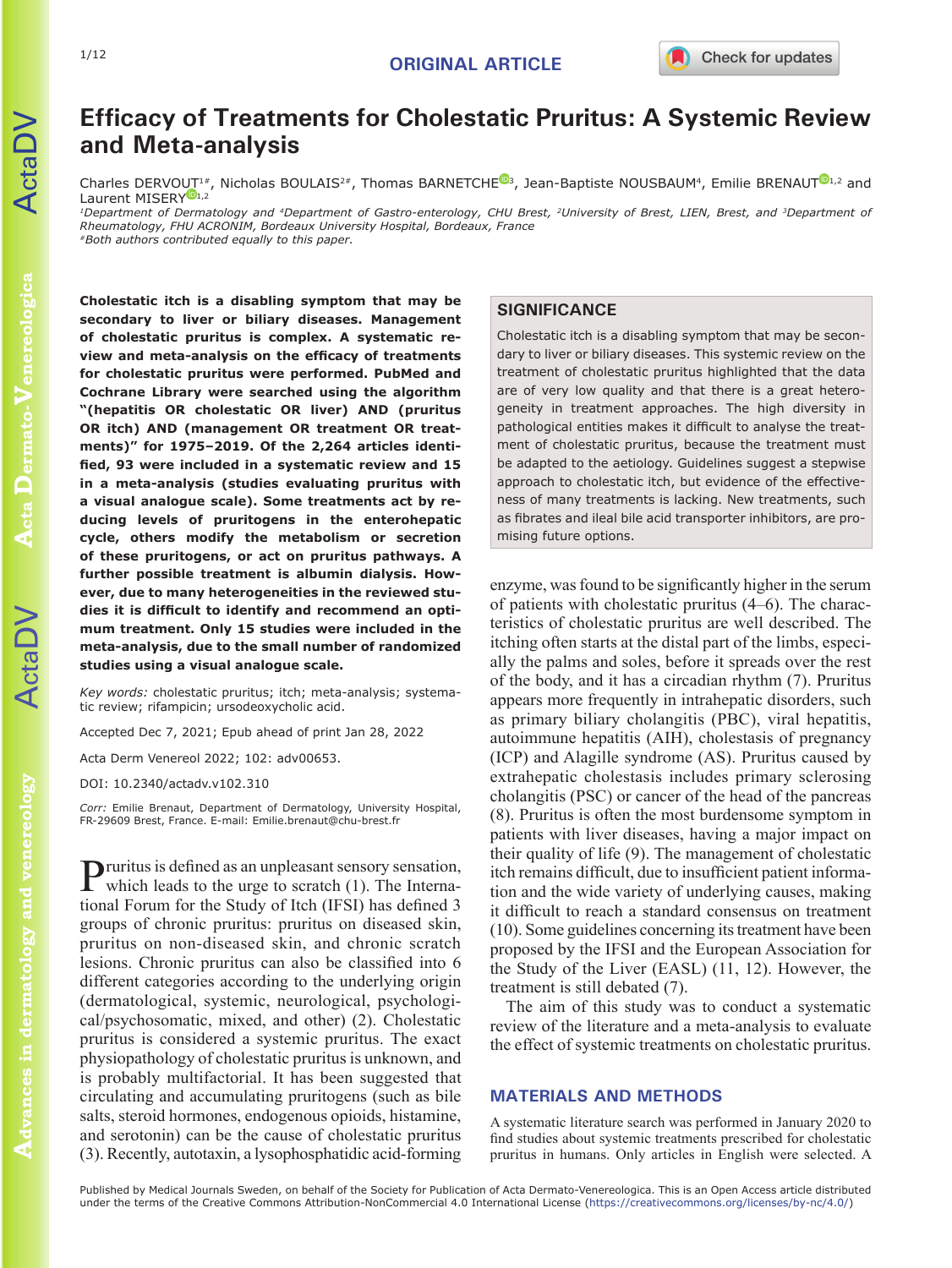systemic literature search was performed in the databases of Medline and the Cochrane Library, from 1975 until December 2019. The algorithm used was ((hepatitis OR cholestatic OR liver) AND (pruritus OR itch) AND (management OR treatment OR treatments)). Clinical trial and open-label studies (prospective or retrospective), which evaluated the efficacy of the treatment of pruritus with an objective scale (visual analogue score or semiquantitative scale) were selected. Case reports, book sections, fundamental studies and publications about topical treatment were not considered. Articles that did not address the question, were not sufficiently detailed, or were of too poor quality were excluded. After removing duplicates, 2 independent authors (CD and NB) reviewed all titles and abstracts and then reviewed the full text of the potentially relevant articles. Disagreements were resolved by consensus or by a third party (EB, LM). In the second stage, a meta-analysis was performed. The primary outcome was to evaluate the effects of systemic treatments on cholestatic itch based on the improvement in itch score. Only randomized controlled trial evaluating itch with a visual analogue scale (VAS) 0–100 mm or 0–10 cm were included. The meta-analysis was performed using Review Manager software (version 5.3; Copenhagen, Denmark: The Nordic Cochrane Centre, The Cochrane Collaboration, 2014) with an inverse variance model. Heterogeneity was evaluated with Cochran's Q test and the  $I^2$  value. In cases of  $I^2$  values higher than 20%, a random effect model was used. *p*-values <0.05 were considered significant. This work was registered in Prospero data (ID CRD42020166025).

## **RESULTS**

Among the 2,264 articles identified, 2,037 were excluded after reading the title or abstract, 134 were excluded after reading the article, and 93 were selected for the systematic review. The flow chart is presented in **Fig. 1**. For the meta-analysis, 14 randomized studies comparing treatments vs placebo were included. The results



**Fig. 1. Flow chart of the bibliographic search strategy.** VAS: visual analogue scale.

of studies are presented according to the mechanism of action of the treatment.

#### *Removal of pruritogens from the enterohepatic cycle*

*Cholestyramine (3 studies).* Kondrackiene et al. (13) evaluated the effect of cholestyramine vs ursodeoxycholic acid (UDCA) in 84 women with ICP. Cholestyramine (8 g/day) reduced itch by 50% in 19% of patients, compared with 66.7% in the UDCA group. The reduction in itch was also slower in the cholestyramine group (7–10 days vs 3–4 days with UDCA). Both results were statistically significant. In a placebo-controlled trial, Padova et al. (14) (5 patients in each group, cholestyramine  $3\times3$  g/day) reported a reduction in pruritus in the cholestyramine group (VAS 0–100 mm: –55.7% at week 2, –63.6% at week 4), whereas placebo increased itch (+8.7% and +24.7%, respectively). Yokomori et al. (15) compared 2 groups (UDCA 600 mg/day and colestilan 6.42 g/day vs UDCA alone) in a randomized open-label study including 11 patients. The combined treatment improved the pruritus score by 70% after 8 weeks and was statistically more effective than UDCA alone.

*Colesevelam (1 study).* In a double-blind placebo-controlled study (35 patients included), Kuiper et al. (16) reported that colesevelam (1,875 mg twice a day) was effective in 36% of patients, with a mean VAS (0–10 cm) reduction of 40%. Placebo led to a decrease in 35% of patients, and the difference was not significant.

*Ileal bile acid transporter (IBAT) (4 studies).* In a phase II multicentre double-blind placebo-controlled crossover trial, 21 patients with PBC suffering from pruritus received IBAT (45 to 90 mg twice a day), which was named "GSK2330672" (linerixibat currently) (17). A significant decrease in itch score (VAS 0–10 cm) of 57% was obtained, compared with 23% with the placebo  $(p<0.0001)$ . Mayo et al. (18) compared maralixibat (2) groups: 10 and 20 mg/day) vs placebo in 66 patients with PBC. Both treatments resulted in a decrease in itch score: 58% in the maralixibat group and 45% in the placebo group  $(p=0.48)$ . In a double-blind placebo-controlled randomized trial, Shneider et al. (19) used maralixibat at 3 different dosages in 37 patients with cholestatic pruritus secondary to AS. Statistically significant decreases in itch scores were observed with doses of 70 and 140 μg/kg/day, but not 280 μg/kg/day or when considering all dosage groups combined. Al-Dury et al. (20) tested another IBAT, named A4250 (odevixibat), at 0.75–3 mg orally in 10 patients. An improvement in itch of 60–80% (VAS 0–100 mm) was noted after 2 days of treatment, and itch disappeared in 2 patients. A relapse of pruritus was observed for all of them after discontinuation of A4250.

*Surgical biliary drainage (10 studies).* Surgery has been evaluated mainly in children with genetic disorders that induce chronic cholestasis, such as AS or progressive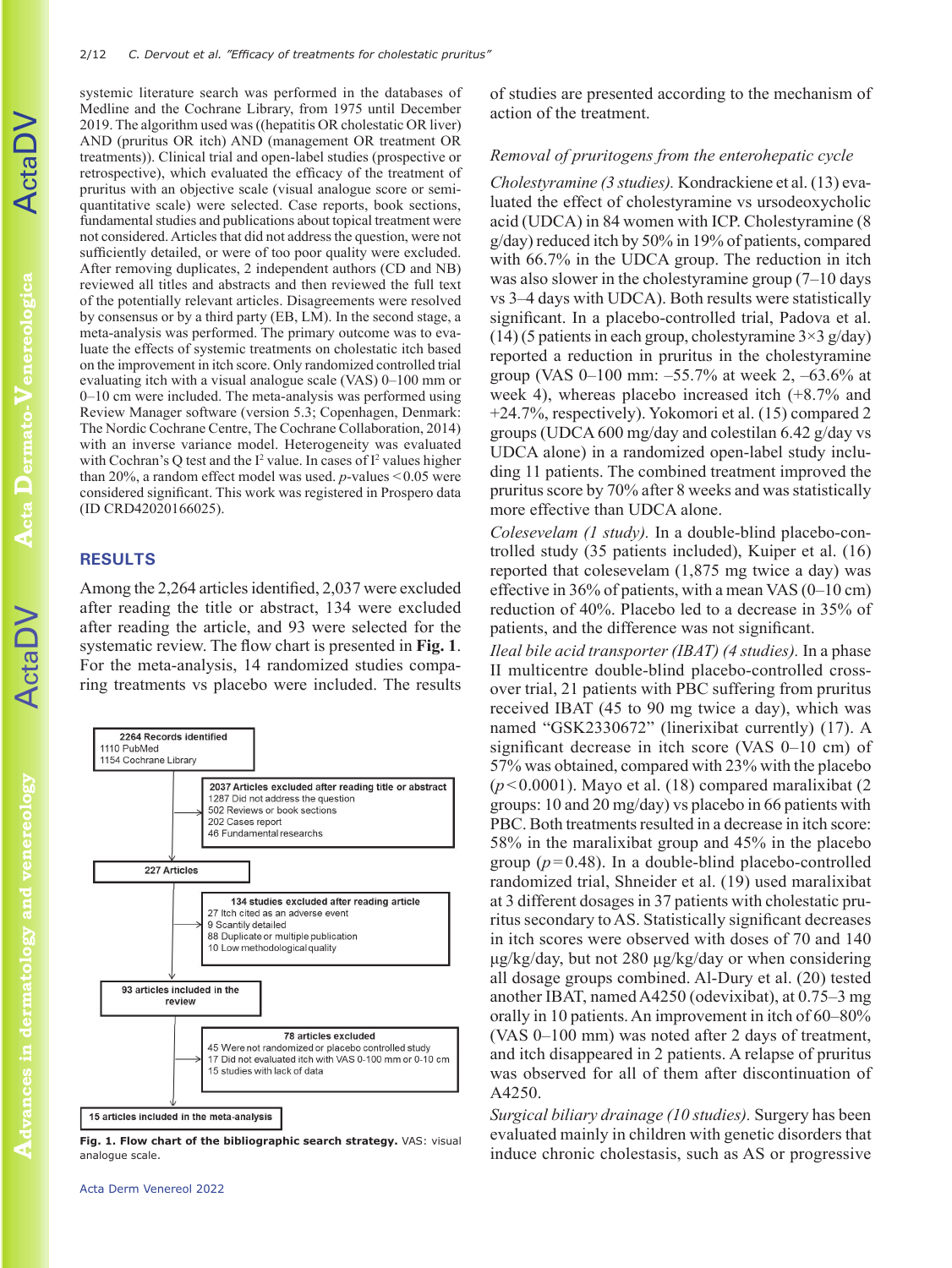familial intrahepatic cholestasis (PFIC). Four techniques are principally reported: ileocaecal bypass (creating terminal ileal exclusion by conducting ileocolonic anastomosis), partial internal biliary diversion (PIBD, a jejunal conduit connecting the gallbladder to the colon for bile drainage), partial external biliary diversion (PEBD, a jejunal segment anastomosed to the side of the gallbladder end-to-side and terminated as an end stoma), and endoscopic stenting. All these techniques had the same objective: to increase the elimination of bile components. Hollands et al. (21) conducted an interventional study in 5 patients with PFIC. Approximately 80% of patients experienced improvement in their pruritus (decrease in itch score of 77%), and itch completely disappeared for 2 patients. Modi et al. (22) treated 3 boys with AS with ileal exclusion. The mean pruritus score improved by 90%, and only one patient had mild residual pruritus during the followup. Jankowska et al. (23) used the same technique in 9 patients with PFIC: 8 patients reported an improvement in pruritus score (mean decrease of 40% in a semiquantitative scale from 0 to 4). The efficacy was persistent at 6 months. Van Vaisberg et al. (24) analysed 11 children who were treated with ileocaecal bypass in a retrospective study. For 8 patients, pruritus remained clinically controlled postoperatively (72.7%). In the study by Ramachandran et al. (25), 12 children with cholestatic liver diseases and intractable pruritus were candidates for PIBD. Although pruritus is difficult to evaluate in young children, the authors concluded that pruritus significantly improved in 75% of patients. Khan et al. (26) performed PIBD by cholecystojejunocolic anastomosis in 4 children with PFIC. At 4 months of follow-up, 3 children were free of pruritus, and 1 patient had an itch score of 1 out of 4. Whitington et al. (27) treated 5 children (3 with PFIC and 2 with arteriohepatic dysplasia (AHD)) with PEBD. The patients with PIHC had complete clinical remission of their pruritus, and the 2 patients with AHD had incomplete remission. Clinical improvement occurred gradually over 2 weeks in these 2 patients, but both had mild persistent itching. In a retrospective study, Ng et al. (28) included 8 patients with chronic cholestatic pruritus who underwent PEBD: 1 patient was lost to follow-up, and 6/7 patients reported a complete resolution of pruritus. Ponsioen et al. (29) reported, in a retrospective study, a good efficacy of endoscopic stenting in patients with PSC. Of the 15 patients, 14 had an improvement in itch score (semiquantitative scale from 0 to 4;  $-72\%$ ;  $p < 0.01$ ). Hegade et al. (30) performed a nasobiliary drainage procedure in 27 patients with pruritus who had not responded to classical medications. After 7 days, itch improved for 89.6% of patients, with a mean decrease

# *Altered metabolism and/or secretion of potential pruritogens in the liver or intestine*

*Ursodeoxycholic acid (UDCA) and metabolites (15 studies).* Battezzati et al. (31) conducted a double-blind placebo-controlled trial in 88 patients with PBC. At 6 months, UDCA (500 mg/day) decreased pruritus by 39% and placebo by 31.2%, but the difference was not significant. Calmus et al. (32) administered UDCA (13–15 mg/ kg/day) or placebo in 146 patients with PBC. Among the 73 patients who received UDCA, 40% reported an improvement in itch, vs 19% in the placebo group. Parés et al. (33) conducted a 2-year placebo-controlled trial with UDCA (14–16 mg/kg/day) in 192 PBC patients (pruritus was a secondary endpoint). At the end of the study, pruritus improved by 25% in the UDCA group and 15% in the placebo group. Diaferia et al. (34) compared the efficacy of UDCA (600 mg/day) vs placebo in 16 women with ICP. Both UDCA ( $-54\%$ ,  $p < 0.001$ ) and placebo ( $-26\%$ , *p*<0.01) significantly improved pruritus in all patients. Floreani et al. (35) compared 2 treatments, UDCA (450 mg/day) and oral S-adenosylmethionine (SAMe, 1,000 mg/day), in 20 women with ICP. In the 10 patients treated with UDCA, pruritus completely disappeared within 3 days. Pruritus persisted in the 10 patients treated with SAMe. Joutsiniemi et al. (36) conducted a randomized double-blind placebo-controlled trial in 20 women. In the UDCA group (450 mg/day), the pruritus score decreased by 81% on the VAS compared with 12% with the placebo  $(p=0.007)$ , although the VAS in the placebo group was also significantly improved over baseline (5.4 vs 8.3, respectively). Kondrackiene et al. (13) included 84 women with ICP who were randomized to receive UDCA (8–10) mg/kg/day) or cholestyramine. The primary endpoint was a reduction in pruritus by more than 50% after 14 days of treatment, which was obtained in 66.6% of the UDCA group vs 19% of the cholestyramine group  $(p<0.005)$ . Zhang et al. (37) conducted a randomized controlled study with 3 groups (group 1: oral UDCA 4×250 mg; group 2: intravenous SAMe 1,000 mg daily; group 3: combination of the 2 drugs at the same dosages) in 41 women with ICP. Pruritus score improved in groups 1 and 3 (–58% and –55%, respectively), with no statistically significant difference between the groups. In a controlled study, Chappell et al. (38) used UDCA (500 mg twice a day) in 125 women with ICP. Thirty-three percent of patients receiving UDCA experienced a reduction in worst itching, compared with 16% in the placebo group  $(p=0.11)$ . Roncaglia et al. (39) conducted a study in 46 patients with ICP to compare the efficacy of UDCA vs SAMe. Both treatments similarly improved the pruritus score, with 58% of women showing a reduction in itch score at the last visit before delivery. In an open-label randomized study, Jain et al. (40) observed a decrease in itch (defined as a VAS reduction  $\geq$ 3) in 52% of patients in the UDCA group (300 mg/day; 25 patients). In

tion was observed in 12 patients.

of 94% (VAS 0–10 cm; *p* < 0.0001). Complete resolu-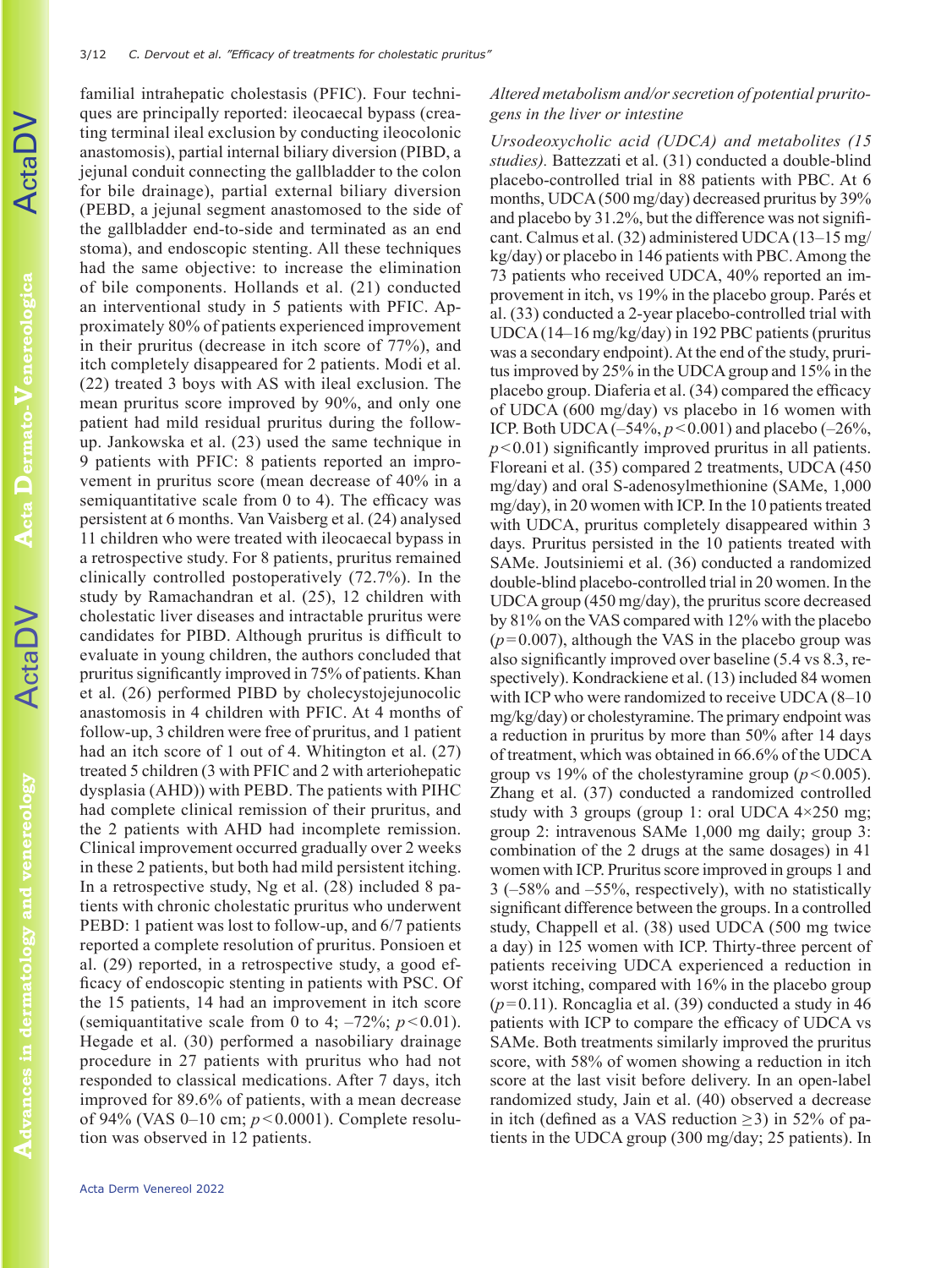a randomized open-label study, UDCA alone (600 mg/ day; 6 patients) improved the pruritus score by 19% at 8 weeks (15). Wunsch et al. (41) evaluated the effect of withdrawal of UDCA after 1 year of treatment (10–15 mg/kg/day) in 26 patients with PSC. The mean NRS was  $0.5 \pm 1.2$  points at the beginning of the study and  $0.9 \pm 2.1$ points (33% increase) at the end of the study  $(p=0.2)$ . In 10 women with PBC, Matsuzaki et al. (42) reported a disappearance of itching in 6 of the 7 patients who complained of pruritus after 1 month of UDCA  $(3\times600)$ mg/day). Tauroursodeoxycholic acid (TUDCA) is a metabolite of UDCA that is more hydrophilic. Floreani et al. (43) used it at 500 mg daily orally for 6 months in 40 patients. Thirty-three patients with HCV-related cirrhosis finished the study. After 6 months, pruritus decreased significantly in the TUDCA group  $(-30\%)$  compared with an increase in the placebo group  $(+50\%) (p<0.05)$ . Pruritus at baseline was significantly lower in the control group (baseline  $0.13 \pm 0.35$  and  $1.18 \pm 1.24$ , respectively). *Rifampicin (8 studies).* In a double-blind cross-over randomized trial, Ghent & Carruthers tested rifampicin in 9 patients with PBC (44). Rifampicin (300–450 mg/ day) significantly reduced pruritus score compared with placebo (VAS 0–100 mm, *p*<0.002). Cynamon et al. (45) used rifampicin (10 mg/kg/day) in 5 children with chronic cholestasis in a cross-over study with placebo. Rifampicin significantly improved pruritus (–55%;  $p < 0.001$ ) compared with placebo  $(-11\%; p=0.78)$ . Podesta et al. (46) tried a higher dose of rifampicin (300 mg twice day) in 14 patients with PBC in a cross-over study with placebo. Itch disappeared in 11 patients, whereas placebo was partially relieved itch in 2 patients. Ataei et al. compared the effect of rifampicin vs sertraline (47). Pruritus score decreased similarly under both treatments (VAS 0–10 cm, –43% rifampicin and –46% sertraline)  $(p=0.740)$ . In a double-blind randomized cross-over trial including 12 patients, there was no significant difference between placebo and rifampicin (48). In a cross-over study, Bachs et al. (49) compared the efficacy of rifampicin vs phenobarbitone in 22 women with PBC. Pruritus improved in 19 patients treated with rifampicin and in 8 patients treated with phenobarbitone. Improvement was greater with rifampicin (–66% and  $-22\%$ , respectively;  $p < 0.001$ ). In a second study, rifampicin was tested at 10 mg/kg/day in 16 women with PBC (50). Pruritus decreased by 74% within 14 days and completely disappeared in 10 patients after 1 year. In a retrospective study with 33 children with various cholestatic diseases, rifampicin was effective in 52% of children, with complete relief in 15% of patients (51).

*Vancomycin (1 study).* In a placebo-controlled trial, Rahimpour et al. (52) evaluated the safety and efficacy of vancomycin (125 mg/day) in 29 patients with PSC. Six of the 18 patients in the vancomycin group and 7/11 patients in the placebo group experienced pruritus. Pruritus improved in 5/6 patients in the vancomycin group and 6/7 patients in the placebo group, with no significant difference between the 2 groups.

*S-adenosylmethionine (SAMe) (7 studies).* Frezza et al. (53) conducted a double-blind placebo-controlled trial in 220 patients with chronic hepatitis who complained of itch. A response was defined as a decrease of half in the pruritus. Seventy-seven percent of the patients in the treatment group (SAMe 1,600 mg/day) fulfilled the primary criteria, compared with 33% of patients in the placebo group  $(p<0.01)$ . In a randomized clinical trial, Frezza et al. (54) compared 2 concentrations of SAMe in 20 women with ICP. The 200 mg dosage and the placebo worsened the pruritus score  $(+7.7\%$  and  $+ 20\%$ , respectively), whereas the 800 mg dosage reduced itch  $(-64\%; p<0.001)$ , with no side-effects. The study of Zhang et al. (37) comparing UDCA and SAMe is detailed in the paragraph on UDCA. Wunsch et al. used SAMe (1,200 mg/day) in 24 patients with PBC already treated with UDCA. Eighteen patients completed the study and reported a mean improvement in pruritus score of 26.4%  $(p=0.006)$  (55). In a randomized controlled trial, 46 women with ICP were included, and both UDCA (300 mg twice daily) and SAMe (500 mg twice daily) alleviated pruritus, with no significant differences between the 2 groups (39). Floreani et al. (35) included 20 patients with ICP; 10 patients treated with UDCA had their pruritus disappear within 3 days, whereas no patient treated with SAMe had a complete regression of pruritus. Fiorelli et al. (56) analysed the effects of intramuscular (500 mg) or intravenous (800 mg) injections of SAMe in 359 patients with intrahepatic cholestasis. With the 500 mg dose, 74% of treated patients reported an improvement in itch compared with 69% in the 800 mg group.

*Fibrates (3 studies).* In a double-blind placebo-controlled randomized trial, Corpechot et al. (57) used bezafibrate (400 mg/day) in patients with PBC (50 patients in each group). The difference in itch intensity score (VAS 0–10 cm) from baseline to 24 months between the bezafibrate and placebo groups was –95% [–241%; 50%]. Reig et al. (58) conducted a prospective study in 26 patients with PBC. Bezafibrate 400 mg decreased VAS score by  $73\%$  ( $p < 0.001$ ). Lemoinne et al. (59) conducted a retrospective study in 20 patients with PSC treated with fenofibrate (200 mg/day) or bezafibrate (400 mg/ day) after an inadequate response to UDCA. Only 8/20 patients had pruritus at baseline. During treatment with fibrate, the intensity of pruritus significantly decreased (*p=*0.021). Seven patients reported relief of itch (88%), and 3 patients had complete remission.

## *Modulation of itch and pain pathways*

*Nalfurafine (5 studies).* Kumada et al. (60) tested 2 doses (nalfurafine 2.5 or 5  $\mu$ g) in a double-blinded randomized placebo-controlled trial. The change in VAS at week 4 was significantly greater in the nalfurafine groups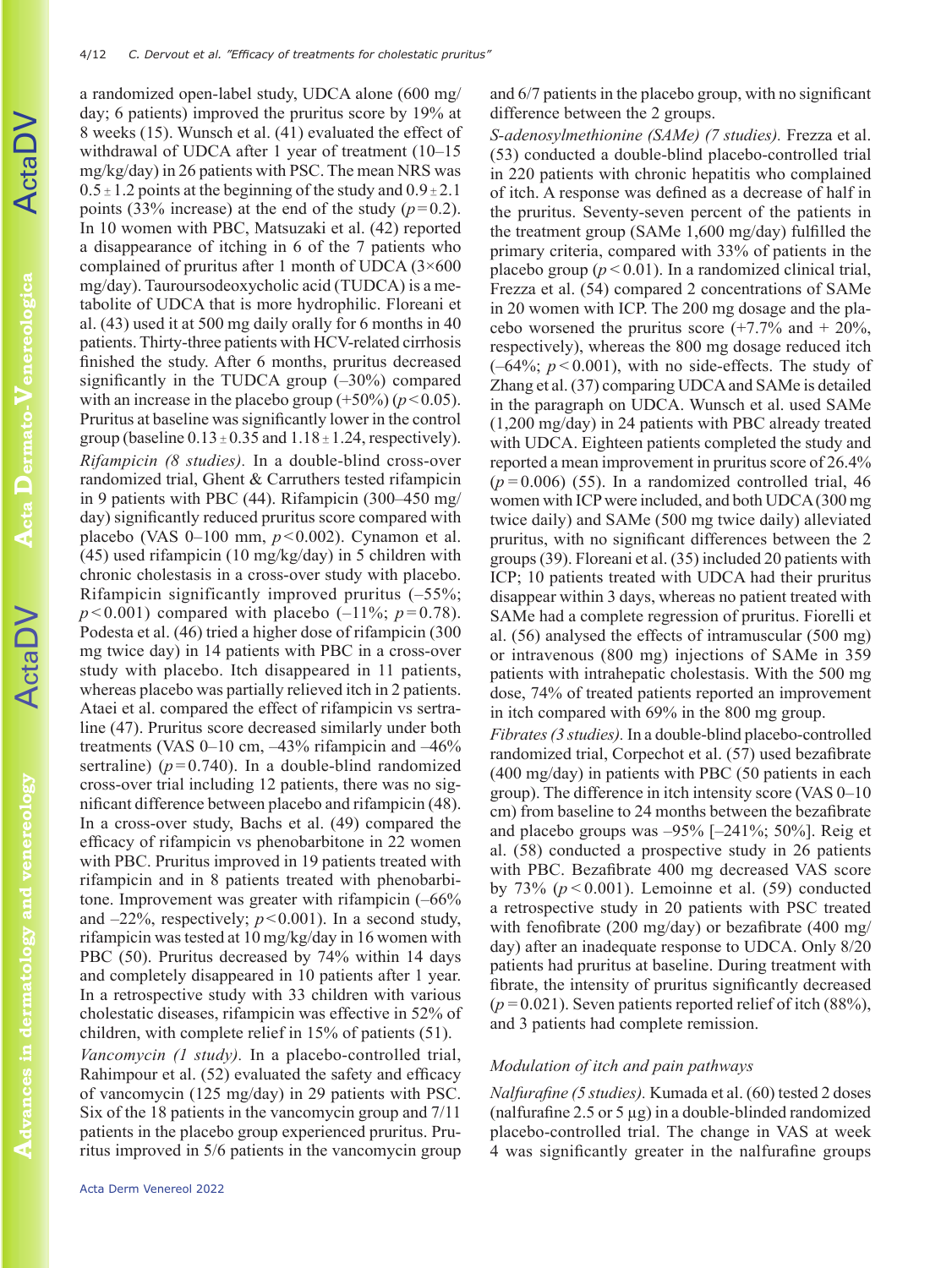$(-36.9\%$  in the 2.5 μg group;  $-35.5\%$  in the 5 μg groups) than in the placebo group  $(-24.9\%)$ . All results were significant. Akuta et al. (61) evaluated the recurrence rate of pruritus after stopping nalfurafine in a prospective study. The rate was 100% in the discontinuation group (5 patients), and 3 patients had relief when retreated with nalfurafine. Kamimura et al. (62) evaluated nalfurafine in 18 patients with cholestatic itch. All patients described relief of pruritus, and itch completely disappeared in 7 patients. Yagi et al. (63) introduced nalfurafine to 44 patients with pruritus secondary to PBC. Both scores used to evaluate pruritus intensity (PBC-40 itch domain Q8–Q10 and VAS 0–100 mm) decreased (–10.8% and –31.7, respectively). In a retrospective study, Akuta et al.  $(64)$  evaluated the efficacy of nalfurafine  $(2.5 \mu g)$  in 138 Japanese patients, and 67.4% of patients reached the primary objective (decrease in VAS of 50 mm).

*Naltrexone (4 studies).* In a double-blind placebo-controlled trial, Wolfhagen et al. (65) used naltrexone (50 mg/ day) in 16 patients with generalized cholestatic pruritus. Daytime VAS decreased by 54% in the naltrexone group, compared with  $8\%$  in the placebo group ( $p < 0.001$ ). The results at night were similar (night-time VAS decrease of 44% vs 7%, *p=*0.003). Mansour-Ghanaei et al. (66) performed a similar trial in 34 patients. Naltrexone was more effective than placebo in improving itch during the day  $(-41\% \text{ vs } -9.6\%, p < 0.001)$  and night  $(-39\%$ vs  $-9.2\%$ ,  $p < 0.001$ ). Terg et al. (67) conducted a randomized double-blind cross-over trial using naltrexone (50 mg/day) in 20 patients. Naltrexone induced a relief of itch (VAS 0–10 cm; –43.5%; *p=*0.0003), whereas placebo showed no significant improvement (–14.7%; *p=*0.007). Jain et al. (40) conducted an open-label trial with 3 arms (UDCA 300 mg/day vs naltrexone 50 mg/ day vs ondansetron 4 mg/day). Naltrexone was the most effective, decreasing VAS score by a mean of 4.5 cm in 88% of patients.

*Naloxone (3 studies).* In a single-blinded placebocontrolled cross-over trial, Bergasa et al. (68) treated 8 women with naloxone (intravenous bolus of 0.4 mg, then 0.2 µg/kg/min for 24 h). There was no difference between the mean values on the VAS during naloxone infusions and the corresponding values during placebo infusions. Bergasa et al. (69) conducted a study in 29 patients with cholestatic pruritus with the same protocol. The mean VAS (0–10 cm) was significantly lower ( $p < 0.01$ ) with naloxone (2.24) than placebo (2.86). More recently, Joshi et al. (70) used naloxone (0.4 mg intravenously every 8 h) in 22 patients with pruritus secondary to acute hepatitis. After 48 h of treatment, (81.8%) patients had a significant reduction in VAS score (mean reduction 52\%;  $p < 0.0001$ ).

*Nalmefene (2 studies).* Bergasa et al. (71) evaluated nalmefene in a double-blind placebo-controlled cross-over study. The 8 patients included received nalmefene (dose

gradually increased from 2 to 20 mg twice a day). All of them reported an improvement in their pruritus (mean decrease 77%; *p*<0.01). Bergasa et al. (72) gave nalmefene (progressively increasing to a final dose between 30 and 120 mg twice daily) to 14 patients in an open-label study: 93% of patients indicated an improvement in itch, with a mild relief of  $53\%$  ( $p=0.002$ ). Adverse events were frequent (3 withdrawal reactions and 2 psychotic symptoms).

*Gabapentin (1 study).* Bergasa et al. (73) gave gabapentin to 16 women with PBC in a double-blind randomized placebo-controlled trial. A significant decrease in VAS was observed in the placebo group  $(-22\%)$ , whereas gabapentin increased itch (+44%).

*Lidocaine (1 study).* Villamil et al (74) used lidocaine (100 mg intravenous) in a randomized double-blind placebo-controlled study. Lidocaine significantly decreased itch (–45%), whereas placebo did not change the VAS  $(p < 0.005)$  in 11/12 patients who received the treatment. The effect was temporary, as patients returned to their baseline pruritus within 7 days.

*Propofol (1 study).* Borgeat et al. (75) used a subhypnotic dose of propofol (15 mg) in a cohort of 10 patients with refractory cholestatic pruritus. In this double-blind placebo-controlled randomized cross-over trial, propofol induced a decrease in itch score by at least 4 points (VAS 0–10) in 85% of patients within 5–10 min, vs an improvement of  $10\%$  with placebo ( $p < 0.001$ ). The effect lasted approximately 1 h. Propofol also induced sedation as a side-effect.

*Ondansetron (5 studies).* Jones et al. (76) conducted a double-blind placebo-controlled cross-over study in 14 patients with cholestatic pruritus secondary to chronic liver diseases. Five patients out of 13 reported that the itch score was lower with ondansetron  $(3\times8 \text{ mg/day})$  than with placebo. In the 8 remaining patients, the pruritus score was similar to that under placebo or ondansetron. In a double-blind placebo-controlled trial in 19 patients, ondansetron (8 mg/day) and placebo were compared (77). The 2 groups had no significant difference in the reduction in the mean pruritus burden over the 5-day treatment period compared with baseline (–21% in the ondansetron group and –22% in the placebo group). Schwörer et al. (78), in a single-blind cross-over placebo-controlled trial in 10 patients with cholestatic pruritus, showed that intravenous injection of 8 mg of ondansetron reduced itch by 50% within 30 min. The best outcome was obtained after 2 h, when there was a mean decrease in VAS score of 90% ( $p < 0.05$ ), while placebo had almost no effect (–1.3%). The effect lasted up to 6 h. In the Müller et al. study (79), the use of ondansetron in 14 patients reduced pruritus by 27% on the VAS, compared with 5% for the placebo ( $p=0.033$ ). In Jain et al.'s study (40), ondansetron and UDCA both decreased pruritus (defined as a VAS reduction  $\geq$ 3) in 52% of patients.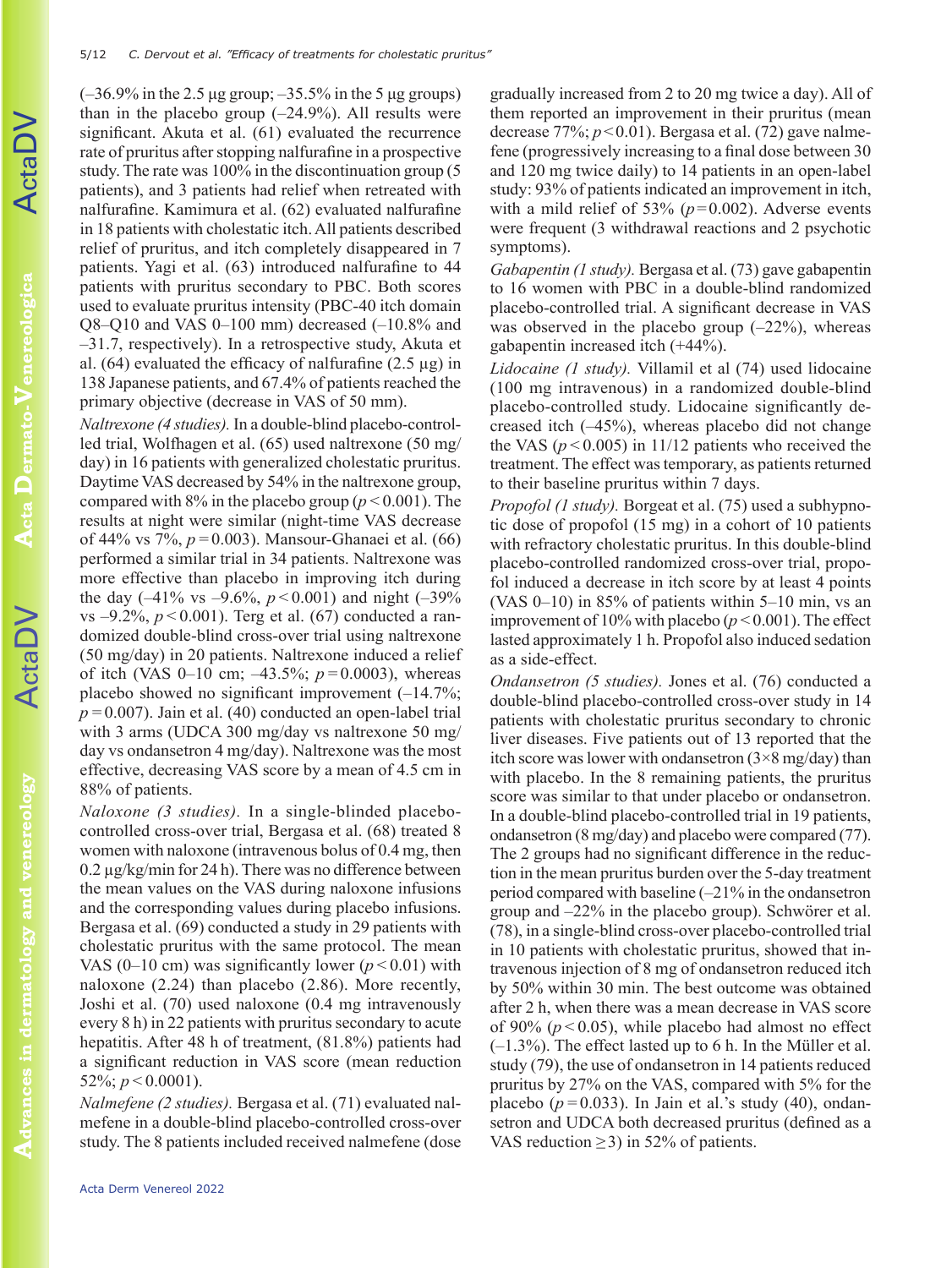*Sertraline (4 studies).* Ataei et al. (47) compared the efficacy of sertraline and rifampicin. The results are presented in the paragraph about rifampicin. Mayo et al. (80) showed a dose-response relationship by using progressively increased concentrations of sertraline (25, 50 and 75 mg) in 21 patients with various cholestatic liver diseases. The 25 mg dose did not significantly change the VAS  $(p=0.11)$ , whereas pruritus improved significantly ( $p=0.002$ ) with the dosage of 50 mg. Better results were obtained with a mean dose of 1.52 mg/kg/ day, corresponding to 75–100 mg daily (decrease in VAS score of  $35\%$ ,  $p < 0.0001$ ). The placebo increased itch (+8%, *p=*0.009). Thébaut et al. (81) used sertraline in a prospective study including 20 children. At 3 months, a median decrease in VAS score was observed (–37.5%) in 70% of the patients. In a retrospective study, sertraline (dose range 50–100 mg/day) improved itch in 6 of the 7 patients, with a possible dose-response relationship (82).

# *Removal of potential pruritogens from the body system*

*Molecular Absorbent Recirculating System (MARS) (10 studies).* After MARS therapy, Doria et al. (83) observed a decrease of 70%, 90%, and 100% in pruritus intensity in 3 patients, respectively. At 6 months after MARS treatment, the reductions were still 40%, 50%, and 25%. Bellman et al. (84) conducted an interventional study in 7 patients: 86% of patients reported an improvement in itch, with a mean decrease on the VAS of 62%. Montero et al. (85) tested MARS in 4 adult patients with invalidating intractable pruritus due to liver disease. All patients felt less itchy, with a decrease in pruritus score of 50% (semiquantitative scale from 1 to 5). Moreover, discontinuation of treatment led to relapse of pruritus, which was cured with another cycle of MARS. Novelli et al. (86) successfully relieved pruritus in 9 patients with resistant itch and terminal liver failure awaiting liver transplantation. In this interventional trial, VAS (0–10 cm) score decreased by 92.5%, and pruritus completely disappeared in 3 patients (33%). Good results were also obtained by Rifai et al. (87), who reported a mean decrease in VAS score of  $66.7\%$   $(p < 0.001)$  in 7 patients. Pares et al. (88) used MARS therapy in 4 patients with PBC. Pruritus completely disappeared in 2 patients and decreased markedly in the 2 others (VAS 0–100 mm; mean decrease of 60% after 2 sessions). Improvement of pruritus was maintained at 1 month. In 20 patients with advanced liver diseases, VAS score decreased by 72% immediately after the treatment  $(p < 0.001)$  (89). One month later, VAS score remained at 51% of the baseline. Leckie et al. (90) referred to 15 adults with intractable pruritus for albumin dialysis using MARS. Thirteen patients responded with regard to itching, with an overall reduction of 4 points on the VAS ( $p < 0.001$ ). The Itch Severity Scale (ISS) score was strongly correlated with VAS score. In Schaefer et al.'s (91) retrospective study, the authors described the effects of MARS in 3 children

with severe cholestatic pruritus and indication for liver transplantation. A mean decrease in VAS of 51% was found (*p<*0.001) in the whole cohort. Cisneros-Garza et al. (92) analysed 70 patients with hepatitis cholestasis who were treated with MARS. Among the 17 patients with pruritus, a marked improvement in itch was observed, with a decrease on the VAS (0–100 mm) of 96.6%. *Phototherapy (2 studies).* Bergasa et al. (93) exposed 8 patients to a bright light of 10,000 lux for 1 h twice a day for 8 weeks. The mean VAS (0–10 cm) score decreased by  $42\%$  ( $p=0.05$ ), and 6 of 8 patients felt relief of pruritus. In the Decock et al. (94) study, 13 patients were exposed to total-body ultraviolet B (UVB) irradiation 3 times a week until the VAS score did not improve further or 80% improvement in pruritus was obtained. Thereafter, the intensity of itch decreased by 73.6% (VAS 0–10 cm; *p<*0.001).

*Plasmapheresis (2 studies).* In an interventional trial, Cohen et al. (95) used plasmapheresis (3 times a week) in 5 patients with PBC. All of them reported an improvement in itch, with a mean decrease in pruritus score of 80% (semiquantitative scale from 0 to 4). Krawczyk et al. (96) performed plasmapheresis in 17 patients with PBC, and the mean VAS decrease observed was 63%. All patients reported relief of itch. Interestingly, no significant increase in pruritus was observed after 1 month. A relapse of itch was observed at 3 months, but pruritus remained significantly  $(p < 0.0001)$  lower than at the beginning. *Charcoal haemoperfusion (1 study).* Kittanamongkolchai

et al. (97) retrospectively analysed the effects of charcoal haemoperfusion, which consists of an extracorporeal technique similar to MARS. Charcoal was effective in eliminating protein-bound substances that may have accumulated during cholestasis. The procedure was carried out on 13 patients with cholestatic pruritus, and 69% reported a relief of pruritus (mean decrease in VAS score of 44%).

#### *Other treatments*

*Methotrexate (MTX) (3 studies).* Kaplan et al. (98) conducted a randomized double-blind trial to assess the efficacy of methotrexate (15 mg/week) vs colchicine (0.6 mg twice a day) in 85 patients with PBC. Both treatments led to a significant decrease in itch score (–83%;  $p=0.0001$  for MTX and –51%;  $p=0.04$  for colchicine), with no significant difference between the 2 treatments. Hendrickse et al. (99) compared MTX (7.5 mg a week) vs placebo in 60 patients. MTX improved itch score (–23%) compared with placebo  $(+15%)$ , but the difference was not significant (*p=*0.08). Babatin et al. (100) gave MTX (13.75 mg/week) to 8 women for a mean period of 49 months. Pruritus disappeared in 6 of the 7 patients who completed the study.

*Colchicine (2 studies).* Almasio et al. (101) conducted a double-blind randomized trial in 90 patients. Two groups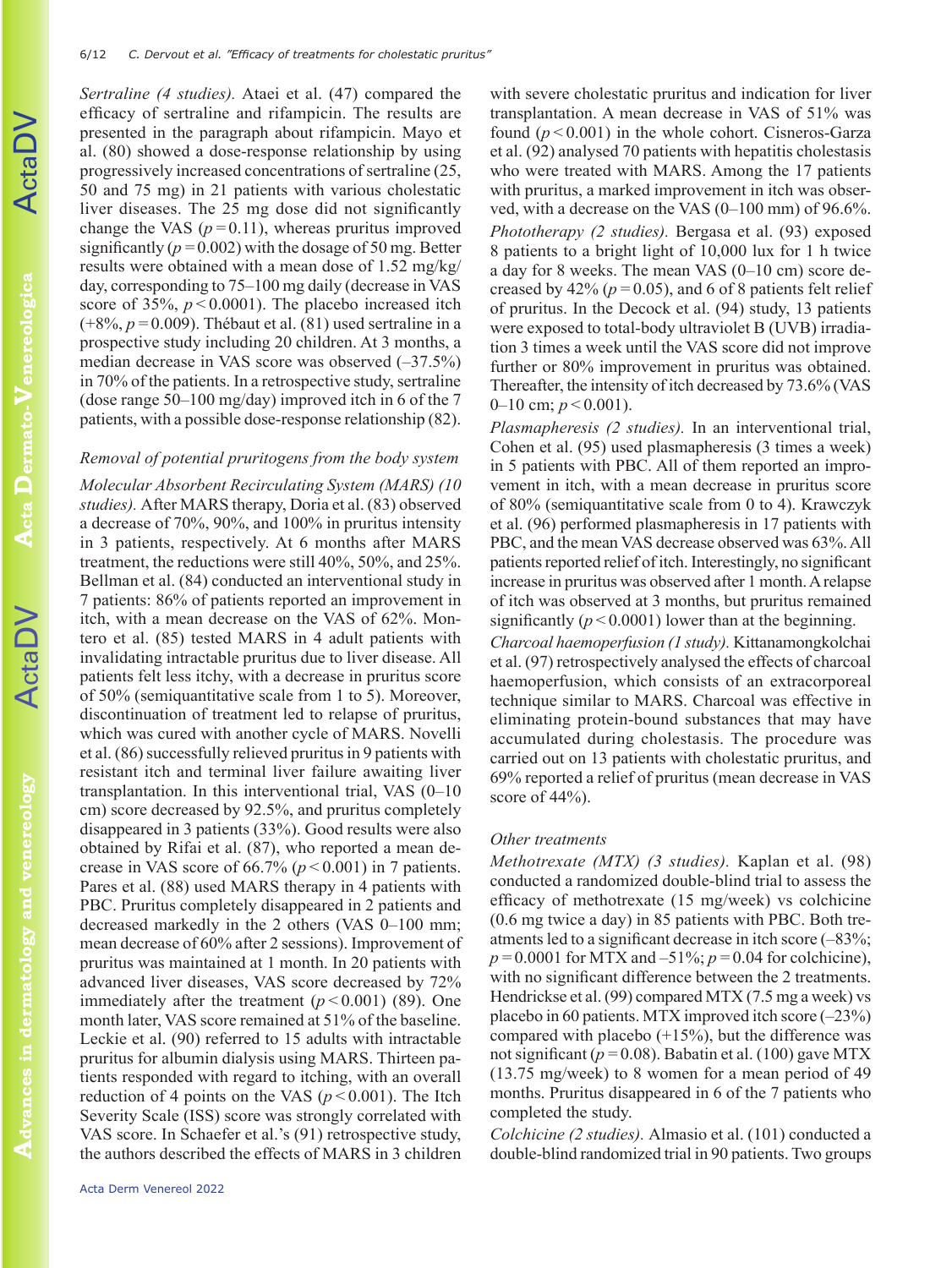were compared: group 1 was treated with UDCA (500 mg/day), and group 2 was treated with UDCA (500 mg/  $day$ ) + colchicine (1 mg/day). An improvement in pruritus was noted in both groups. Pruritus had resolved in 45% of group 1 and 50% of group 2 at the time of randomization to UDCA + colchicine or UDCA + placebo, and these rates increased to 65% and 70%, respectively, at the end of the treatment, with no significant difference between the 2 groups. Kaplan et al. (98) showed no significant difference between methotrexate and colchicine in improving pruritus secondary to PBC in 85 patients. *Corticosteroids (1 study).* Van Hoogstraten et al. (102) tested corticosteroids in a randomized blind study in PSC patients. Three groups of 6 patients were composed: prednisone 10 mg, budesonide 3 mg, and budesonide 9 mg. The median difference between baseline and 8-week VAS scores  $(0-10 \text{ cm})$  was  $+0.15$  points for the 3 mg group,  $-0.1$  for the 9 mg group, and  $-1.1$  for the 10 mg group. Pruritus decreased significantly more in the prednisone group than in both other groups  $(p < 0.05)$ , but the improvement in itch was moderate, and the numbers of patients with pruritus were small (4 patients in the prednisone group, 2 in the 3 mg group, and 1 in the 9 mg group).

*Carbon (1 study).* Sherker et al. (103) tested AST-120 in 47 cirrhosis patients through a single-blind randomized placebo-controlled trial. After 4 weeks of treatment, pruritus improved by 53%, whereas placebo did not modify VAS score (*p=*0.005).

*Antioxidant vitamins (1 study).* Watson et al. (104) used a combination of antioxidant vitamins with or without Bio-Quinone Q10® in 24 patients with PBC. Only 13 of them had pruritus. They described a significant improvement in VAS (0–10 cm) score in the group taking Bio-Quinone  $Q10^{\circledast}$  (–83%), while no significant improvement  $(p<0.005)$  was observed in the control group  $(-24\%)$ .

*Flumecinol (1 study).* Turner et al. (105) conducted a randomized double-blind placebo-controlled parallel study evaluating 2 different doses of flumecinol (600 mg weekly and 300 mg a day). Initially, 50 patients who complained of itch related to cholestatic disorders were randomized to receive flumecinol 600 mg or placebo. Pruritus improved in 13/24 patients treated with flumecinol 600 mg/weekly and in 10/26 patients treated with placebo, and the mean difference was not significant. Secondly, 19 patients were randomized to receive flumecinol 300 mg/day or placebo. Pruritus improved in 7/10 on flumecinol and 1/9 on placebo. The difference in the median VAS score was significant, in favour of the treatment group (median VAS improvement was 19.8 mm;  $p < 0.02$ ).

#### *Meta-analysis*

The meta-analysis is summarized in **Fig. 2**, and the characteristics of the studies are listed in **Table I** and discussed below. Meta-analysis according to some molecules (rifampicin, odansetron, naltrexone) are presented in [Figs. S1–S3](https://doi.org/10.2340/actadv.v102.310).

#### **DISCUSSION**

Pruritus is often described as the worst symptom of liver diseases, having a major impact on the quality of life of affected patients (9). Since the aetiologies of liver diseases leading to pruritus vary, different treatments can be initiated. Progress in understanding the underlying mechanisms of cholestatic pruritus led to the development of therapies that act on the different pathways involved in cholestatic pruritus. Recent guidelines, with a stepby-step management of itch secondary to cholestatic diseases, were proposed (106, 107).

Cholestyramine is currently the first-line therapy for cholestatic pruritus, although studies evaluating its efficacy are limited. As an anion exchange resin, cholestyramine alleviates symptoms by binding and sequestering systemic bile salts. Its effect is modest, and it has poor compliance due to side-effects (constipation and bloating) and its unpalatable taste (108). Rifampicin is an antibiotic that is thought to function as a pregnane X receptor agonist (44, 109). Its efficacy was highlighted

|                                                                                                         |         | VAS Baseline     |          |       | VAS post         |          |        | <b>Mean Difference</b>           | <b>Mean Difference</b> |           |
|---------------------------------------------------------------------------------------------------------|---------|------------------|----------|-------|------------------|----------|--------|----------------------------------|------------------------|-----------|
| <b>Study or Subgroup</b>                                                                                | Mean    |                  | SD Total | Mean  |                  | SD Total | Weight | IV, Random, 95% CI               | IV, Random, 95% CI     |           |
| Watson et al. 1999 (Bio antox BQ10) (104)                                                               | $-20$   | 7.6156           | 13       |       | $-8$ 15.9203     | 13       | 7.2%   | $-12.00$ [ $-21.59$ , $-2.41$ ]  |                        |           |
| Villamil et al. 2005 (Lidocaine) (74)                                                                   | $-40.4$ | 26.2974          | 12       |       | $-7$ 12.8689     | 6        | 6.2%   | $-33.40$ [ $-51.49$ . $-15.31$ ] |                        |           |
| Kumada et al. 2017 (Nalfuraline) (60)                                                                   |         | $-28.56$ 23.2012 | 105      |       | $-19.25$ 23.1785 | 103      | 7.5%   | $-9.31$ $[-15.61, -3.01]$        |                        |           |
| Bergasa et al. 1999 (Nalmefene) (71)                                                                    |         | $-33.4$ 17.9288  | 8        |       | 18.322           | 8        | 6.3%   | $-40.40$ [ $-58.16$ . $-22.64$ ] |                        |           |
| Terg et al. 2002 (Naltrexone) (67)                                                                      |         | $-27.1$ 33.0312  | 20       |       | $-9.2$ 33.7351   | 20       | 5.9%   | $-17.90$ [ $-38.59$ , 2.79]      |                        |           |
| Mansour-Ghanaei et al. 2006 (Naltrexone) (66)                                                           | $-33.9$ | 27.746           | 34       |       | $-7.6$ 17.4625   | 34       | 7.1%   | $-26.30$ [ $-37.32$ , $-15.28$ ] |                        |           |
| Schwörer et al. 1995 (Ondansetron) (78)                                                                 | $-71.5$ | 8.2036           | 10       | $-1$  | 5.459            | 10       | 7.5%   | $-70.50$ [ $-76.61$ . $-64.39$ ] |                        |           |
| Muller et al. 1998 (Ondansetron) (79)                                                                   | $-20.3$ | 28.144           | 18       |       | $-4$ 31.2195     | 18       | 6.1%   | $-16.30$ [ $-35.72$ , 3.12]      |                        |           |
| Ataei et al. 2019 (Rifampicin) (47)                                                                     |         | $-26.2$ 31.5696  | 18       |       | $-28.4$ 22.0295  | 18       | 6.3%   | 2.20 [-15.58, 19.98]             |                        |           |
| Ghent et al. 1988 (Rifampicin) (44)                                                                     |         | $-27$ 15.9453    | 9        |       | $-5.8$ 14.2041   | 9        | 6.7%   | $-21.20$ [ $-35.15$ , $-7.25$ ]  |                        |           |
| Podesta et al. 1991 (Rifampicin) (46)                                                                   |         | $-64.15$ 25.0014 | 14       |       | $-11.72$ 22.5222 | 14       | 6.3%   | $-52.43$ [ $-70.06$ , $-34.80$ ] |                        |           |
| Frezza et al. 1990 (SAMe) (53)                                                                          | $-26$   | 3.6059           | 39       | $-14$ | 3.4741           | 39       | 7.6%   | $-12.00$ [ $-13.57$ , $-10.43$ ] |                        |           |
| Mayo et al. 2007 (Sertraline) (80)                                                                      | $-17.3$ | 35.3338          | 12       |       | 5.9 35.0907      | 12       | 4.9%   | $-23.20$ [ $-51.38$ , 4.98]      |                        |           |
| Chappell et al. 2012 (UDCA) (38)                                                                        | $-21.9$ | 32.304           | 56       |       | 2.2 35.1728      | 55.      | 6.9%   | $-24.10$ [ $-36.67$ , $-11.53$ ] |                        |           |
| Yokomori et al. 2001 (UDCA Colestilan) (15)                                                             | $-28$   | 3.6057           | 5        | $-12$ | 4.2428           | 6        | 7.5%   | $-16.00$ [ $-20.64$ , $-11.36$ ] |                        |           |
| <b>Total (95% CI)</b>                                                                                   |         |                  | 373      |       |                  | 365      |        | 100.0% -24.87 [-35.36, -14.37]   |                        |           |
| Heterogeneity: Tau <sup>2</sup> = 374.65; Chi <sup>2</sup> = 372.78, df = 14 (P < 0.00001); $I^2$ = 96% |         |                  |          |       |                  |          |        |                                  |                        |           |
| Test for overall effect: $Z = 4.64$ (P < 0.00001)                                                       |         |                  |          |       |                  |          |        |                                  | $-100$<br>$-50$        | 50<br>100 |

**Fig. 2. Results of the meta-analysis.** SD: standard deviation; VAS: visual analogue scale; 95% CI: 95% confidence interval.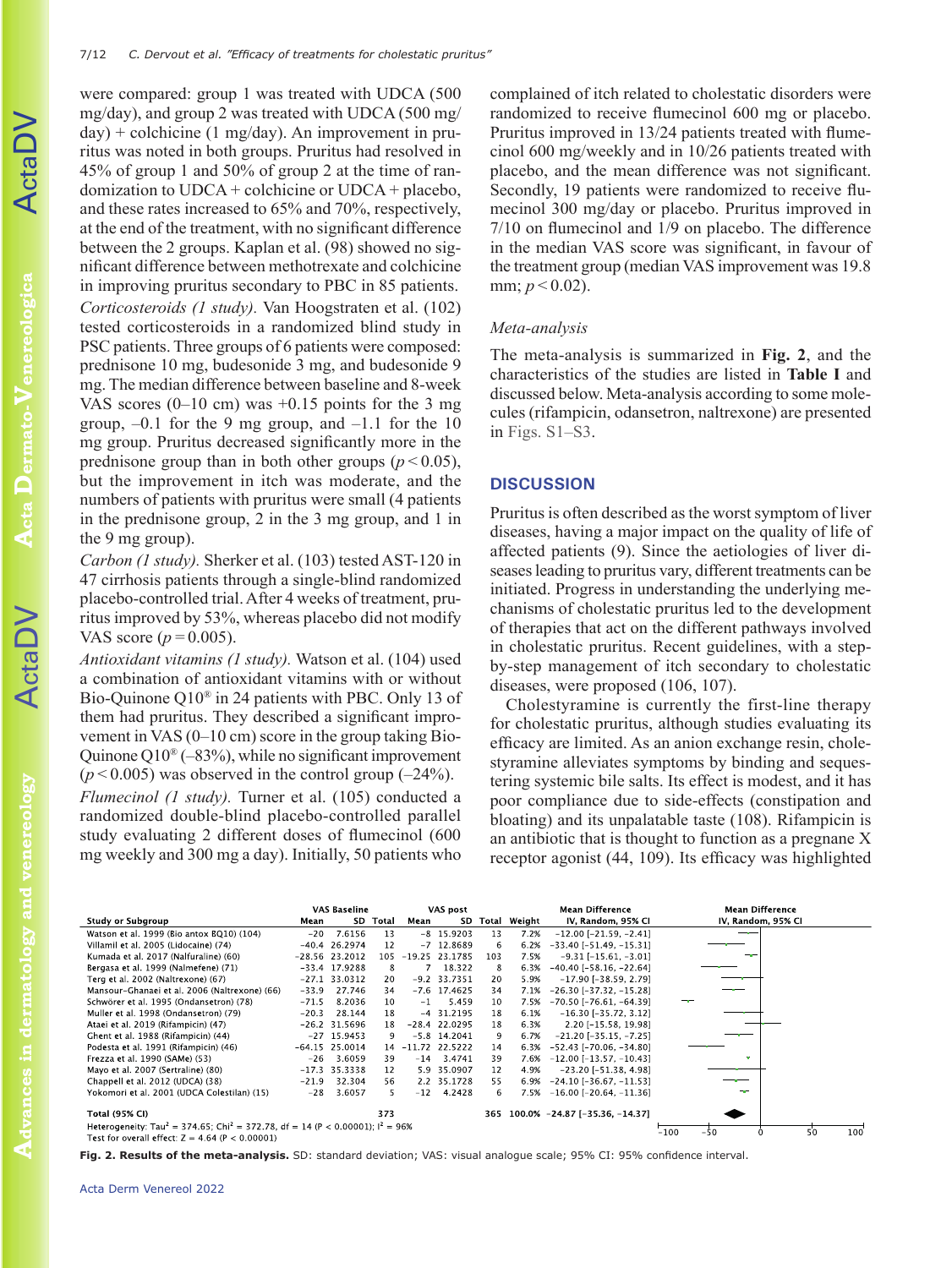| Table I. Summary of the characteristics of the studies included in the meta-analysis |  |  |  |
|--------------------------------------------------------------------------------------|--|--|--|
|--------------------------------------------------------------------------------------|--|--|--|

|                                  |                              |                                                                                                                         |                  | Patients |                |                                                                                                                                         |
|----------------------------------|------------------------------|-------------------------------------------------------------------------------------------------------------------------|------------------|----------|----------------|-----------------------------------------------------------------------------------------------------------------------------------------|
| Reference                        | Drug tested                  | Dosage                                                                                                                  | Study design     | n        | Pruritus scale | Results                                                                                                                                 |
| Ataei, et al. (47)               | Sertraline vs<br>rifampin    | 100 mg/day vs 300 mg/day Randomized trial                                                                               |                  | 36       | VAS 0-10 cm    | No significant differences between the<br>2 groups $(p = 0.740)$ .                                                                      |
| Bergasa, et al. (70)             | Nalmefene                    | $2$ mg $\times$ 2 on day 1, 5 mg<br>$\times$ 2 on day 2, 10 mg $\times$ 2<br>on day 3, and 20 mg $\times$ 2<br>on day 4 | Cross-over trial | 8        | VAS 0-10 cm    | Overall mean decrease with nalmefene<br>of 77% ( $p < 0.01$ )                                                                           |
| Chappell, et al. (37)            | <b>UDCA</b>                  | 500 mg $\times$ 2. Dose was<br>increased to a maximum of<br>2 g/day if no response                                      | Randomized trial | 125      | VAS 0-100 mm   | UDCA failed to reduce itch pre-specified<br>by the clinicians and women as clinically<br>meaningful                                     |
| Frezza, et al. (52)              | SAMe                         | 1600 mg/day                                                                                                             | Randomized trial | 220      | VAS 0-10 cm    | Significant decrease in itch compared<br>with placebo $(p < 0.01)$ .                                                                    |
| Ghent & Carruthers (43) Rifampin |                              | 300-450 mg/day                                                                                                          | Cross-over trial | 9        | VAS 0-100 mm   | Significant decrease in itch compared<br>with placebo $(p < 0.002)$ .                                                                   |
| Kumada, et al. (59)              | Nalfurafine                  | $2.5 \mu q$ or 5 $\mu q$ once a day                                                                                     | Randomized trial | 317      | VAS 0-100 mm   | Significant decrease in itch compared<br>with placebo ( $p = 0.0022$ for 2.5 $\mu$ g<br>group and 0.0056 for 5 µg group).               |
| Mansour-Ghanaei, et<br>al. (66)  | Naltrexone                   | 50 mg daily                                                                                                             | Cross-over trial | 34       | VAS 0-10 cm    | Significant decrease in itch compared<br>with placebo $(p < 0.001)$ .                                                                   |
| Mayo, et al. (80)                | Sertraline                   | 25 mg once daily<br>increased every 4 week<br>(25/50/75/100 mg)                                                         | Cross-over trial | 21       | VAS 0-10 cm    | Significant decrease in itch compared<br>with placebo ( $p = 0.009$ ). Median<br>optimal dose of 1.52 mg/kg/daily<br>(75-100 mg daily). |
| Müller, et al. (79)              | Ondansetron                  | 8 mg/day                                                                                                                | Cross-over trial | 18       | VAS 0-10 cm    | Significant decrease in itch compared<br>with placebo $(p = 0.033)$ .                                                                   |
| Podesta, et al. (46)             | Rifampicin                   | 300 mg twice daily                                                                                                      | Cross-over trial | 14       | VAS 0-100 mm   | Significant decrease in itch compared<br>with placebo $(p < 0.001)$ .                                                                   |
| Schwörer, et al. (78)            | Ondansetron                  | 8 mg/day                                                                                                                | Cross-over trial | 10       | VAS 0-10 cm    | Significant decrease in itch compared<br>with placebo $(p < 0.005)$ .                                                                   |
| Terg, et al. (67)                | Naltrexone                   | 50 mg/day                                                                                                               | Cross-over trial | 20       | VAS 0-10 cm    | Greater decrease in VAS with<br>naltrexone ( $p = 0.0003$ ) than placebo<br>$(p = 0.07)$ .                                              |
| Villamil, et al. (74)            | Lidocaine                    | 100 mg intravenous                                                                                                      | Cross-over trial | 18       | VAS 0-100 mm   | Significant decrease in itch compared<br>with placebo $(p < 0.005)$ .                                                                   |
| Watson, et al. (104)             | preparation                  | Antioxidant vitamin Bio-Antox (4 tablet/day)<br>$+/- 100$ mg Bio-Quinone<br>Q10 (BQ10)                                  | Randomized trial | 24       | VAS 0-10 cm    | Significant VAS decrease in the BQ10<br>group ( $p < 0.05$ ). No difference in the<br>control group (Bio-Antox alone).                  |
| Yokomori, et al. (15)            | UDCA or UDCA +<br>colestilan | UDCA 600 mg/day $+/-$<br>colestilan 6.42 g/day                                                                          | Open-label trial | 11       | VAS 0-10 cm    | Significant decrease in itch compared<br>with UDCA alone ( $p < 0.05$ ).                                                                |

UDCA: ursodeoxycholic acid; SAMe: S-adenosylmethionine; VAS: visual analogue scale.

in 2 meta-analyses, and it is currently considered the second-line treatment for cholestatic itch (108, 110). The side-effects are the main limitations to its use (hepatotoxicity, haemolysis, and drug interactions) (44, 50, 111). The third line is represented by naltrexone, an opioid receptor blocker. Other opioid receptors can be used in cholestatic itch. Naloxone has a short half-life and low bioavailability, limiting its use. A possible use of naloxone could be introducing it during hospitalization before switching to oral naltrexone (112). Nalmefene is an interesting alternative due to its long plasma half-life, oral bioavailability and good results in reducing itch. Nalfurafine is currently not available in Europe. The risk-benefit balance of these therapeutics is impaired by opioid withdrawal-like syndrome that they can induce and adverse events such as dizziness, abdominal pain and nausea (65, 67, 69, 72). Low doses are required at the start of treatment. The use of sertraline is interesting because of its possible double action in the serotoninergic pathway, which could be involved in cholestatic pruritus and in treating depressive disorders that are frequently associated with itch (9, 113). It is considered the fourthline treatment.

The management of cholestatic pruritus is experiencing increased interest with the development of new therapies, such as IBAT (17–20) and fibrates (agonists of peroxisome proliferator-activated receptors) (57–59). Two studies of linerixibat in cholestatic itch secondary to PBC (114, 115) are ongoing. A multicentre double-blind randomized placebo-controlled trial is in progress evaluating bezafibrate 400 mg daily in cholestatic pruritus (116). Inclusion is underway in Europe, and depending on the results, a second phase would consist of establishing a comparison of bezafibrate with rifampicin. The results could change the order of the different lines actually available (106). The use of UDCA and SAMe could be useful, particularly in PBC and ICP patients (117). Ondansetron, a serotonin 5-HT3 receptor subtype antagonist, has a modest anti-pruritic effect despite its good tolerance. The major inconvenience is its limited effect in time, maximum 6 h after its injection (78). The other treatments reported in this review were evaluated by few studies, so there are not enough scientific data recommending them for cholestatic pruritus. The use of these drugs can be discussed in patients with refractory pruritus who do not experience relief with previous treatments and do not want an invasive procedure.

If these different lines fail to improve pruritus, experimental treatment (such as MARS therapy, plasmapheresis, phototherapy and surgery) should be discussed. MARS often improves cholestatic itch with impressive results, but the difficulty of conducting randomized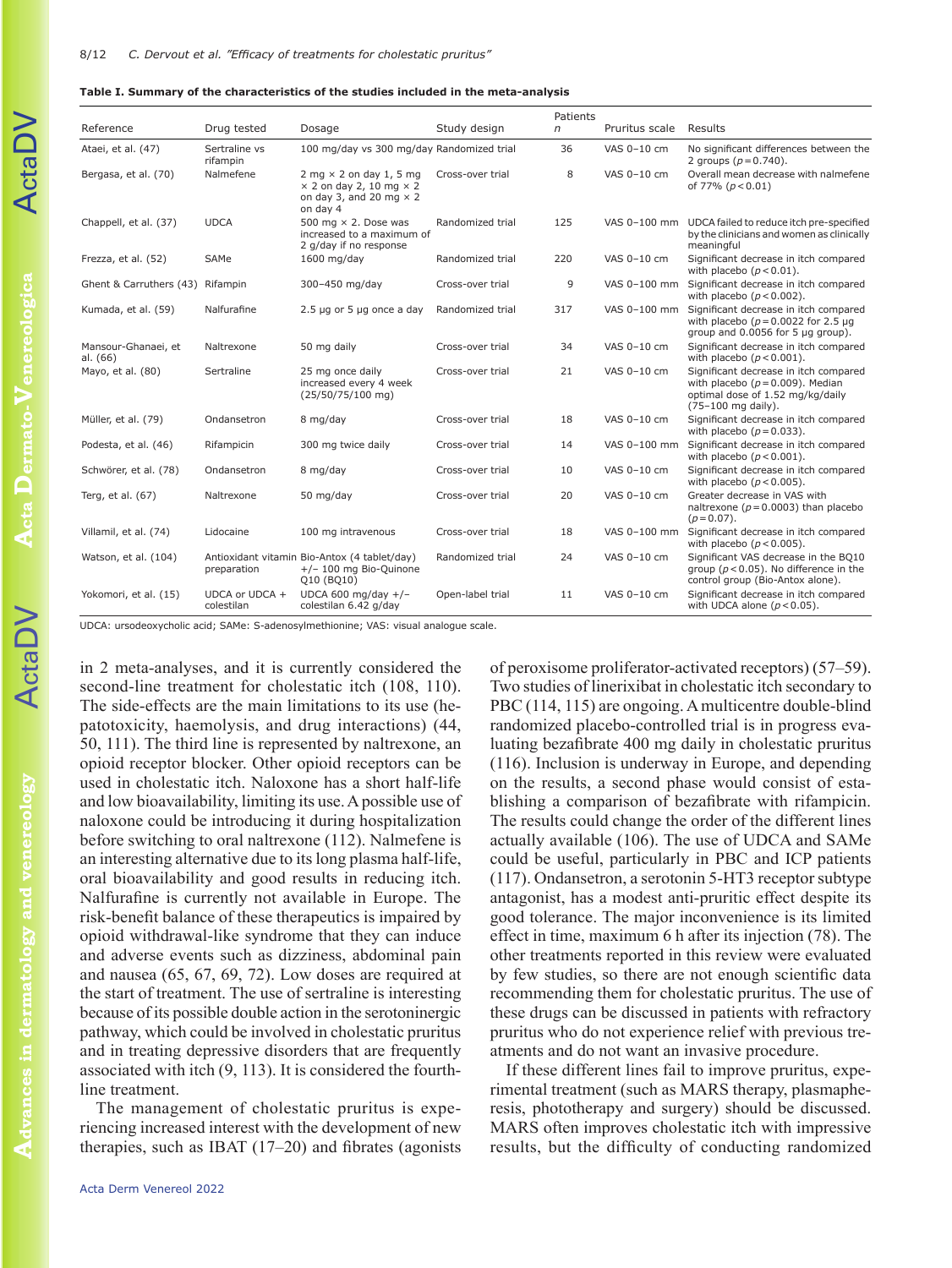placebo-controlled studies with these methods has kept MARS out of standard guidelines. In addition, the system is difficult to set up and requires significant resources. The surgical techniques have the same limitation, as they have only been evaluated in retrospective studies or studies conducted on small cohorts. Interestingly, no study has assessed the efficacy of liver transplantation for pruritus. Intractable pruritus can be an indication for liver transplantation, even in the absence of liver failure (107). Pruritus seems to be rapidly controlled after surgery, with a major improvement in quality of life (118). This indication should be carefully discussed regarding cholestatic itch because it raises issues of organ allocation priority, in addition to the surgical risks of the procedure, in patients who would not necessarily require transplantation (119). Vloo & Nevens proposed a new treatment flowchart that includes recent advancements in cholestatic itch (3).

The current study had some limitations. Six articles were published the same year as the EASL guidelines, and 12 articles were published after 2017, which were not taken into account in the writing of the recommendations. In addition, many articles were relatively old, and they lacked some data, especially VAS scores, associated with a low methodological quality. In 25 studies of our systematic review (mostly studies that evaluated UDCA and SAMe), itch was evaluated as a secondary objective and not a primary objective. Among our 93 selected studies, 46 articles were open-label or retrospective studies, resulting in a lower level of evidence for the treatments evaluated in these studies. Another limitation is the sample size of some studies: 21 studies included fewer than 10 patients, particularly the MARS and surgery trials. Finally, evaluation of itch in children is less reliable because patients are frequently too young to describe their own pruritus, which is a potential bias in these studies (120), particularly in the studies on surgical procedures.

Fourteen studies that compared a treatment to placebo were included in the meta-analysis of the heterogeneity in the evaluation method of itch. Different methods were used to evaluate pruritus in the clinical trials. Most publications used the validated VAS (from 0 to 10 cm or 0–100 mm) filled in by patients, which is only quantitative, or various semiquantitative scales (from 0 to 2, 0 to 3, 0 to 4, and 0 to 5), which included the quantitative and qualitative characteristics of itch (121). The timing and frequency of evaluation of itch are critical due to its fluctuating intensity (65, 66). The measurement of scratching activity was more objective than other itch scales and was, most of the time, correlated with VAS score, with the exception of Bergasa et al. (68). Important variations in itch evaluation make it difficult to compare the different studies. The placebo effect should not be neglected in the treatment of pruritus. Van Laarhoven et al. (122) concluded in their meta-analysis that itch can be considerably reduced by the placebo effect (overall reduction of 24%), leading to the much more important challenge of showing an improvement in pruritus in randomized trials and making non-randomized trials difficult to analyse. All these factors led to an important level of heterogeneity in our meta-analysis, and thus, it was difficult to show a clear trend or superiority in the treatment of cholestatic pruritus. Further randomized clinical trials with large sample sizes are required to evaluate the efficacy of treatment for cholestatic pruritus.

In conclusion, this systemic review on the treatment of cholestatic pruritus highlighted that data are of very low quality (many open-label studies and few clinical trials) and that there is a great heterogeneity in treatment approaches. The high diversity in pathological entities makes it difficult to analyse the treatment of cholestatic pruritus, because the treatment must be adapted to the aetiology. Guidelines suggest a stepwise approach to cholestatic itch, but evidence of the effectiveness of many treatments is lacking. New treatments, such as fibrates and IBAT inhibitors, are promising future options in the therapeutic approach to cholestatic pruritus.

*The authors have no conflicts of interest to declare.*

#### **REFERENCES**

- 1. Misery L, Ständer S, editors. Pruritus. Cham: Springer International Publishing; 2016 [accessed 13 Apr 2020]. Avalable from: http: //link.springer.com/10.1007/978-3- 319-33142-3.
- 2. Ständer S. Classification of itch. Curr Probl Dermatol 2016; 50: 1–4.
- 3. De Vloo C, Nevens F. Cholestatic pruritus: an update. Acta Gastro-Enterol Belg 2019; 82: 75–82.
- 4. Sun Y, Zhang W, Evans JF, Floreani A, Zou Z, Nishio Y, et al. Autotaxin, pruritus and primary biliary cholangitis (PBC). Autoimmun Revt 2016; 15: 795–800.
- 5. Kremer AE, Gonzales E, Schaap FG, Oude Elferink RPJ, Jacquemin E, Beuers U. Serum autotaxin activity correlates with pruritus in pediatric cholestatic disorders. J Pediatr Gastroenterol Nutr 2016; 62: 530–535.
- 6. Kremer AE, Martens JJWW, Kulik W, Ruëff F, Kuiper EMM, van Buuren HR, et al. Lysophosphatidic acid is a potential mediator of cholestatic pruritus. Gastroenterology 2010; 139: 1008–1018.
- 7. Düll MM, Kremer AE. Management of chronic hepatic itch. Dermatol Clin 2018; 36: 293–300.
- 8. Bhalerao A, Mannu GS. Management of pruritus in chronic liver disease. Dermatol Res Pract 2015; 2015: 295891.
- 9. Jin XY, Khan TM. Quality of life among patients suffering from cholestatic liver disease-induced pruritus: a systematic review. J Formos Med Assoc Taiwan Yi Zhi 2016; 115: 689–702.
- 10. Hegade VS, Mells GF, Fisher H, Kendrick S, DiBello J, Gilchrist K, et al. Pruritus is common and undertreated in patients with primary biliary cholangitis in the United Kingdom. Clin Gastroenterol Hepatol 2019; 17: 1379–1387.e3.
- 11. European Association for the Study of the Liver. EASL Clinical Practice Guidelines: the diagnosis and management of patients with primary biliary cholangitis. J Hepatol 2017; 67: 145–172.
- 12. Weisshaar E, Szepietowski JC, Dalgard FJ, Garcovich S, Gieler U, Giménez-Arnau AM, et al. European S2k guideline on chronic pruritus. Acta Derm Venereol 2019; 99: 469–506.
- 13. Kondrackiene J, Beuers U, Kupcinskas L. Efficacy and safety of ursodeoxycholic acid versus cholestyramine in intrahepatic cholestasis of pregnancy. Gastroenterology 2005; 129: 894–901.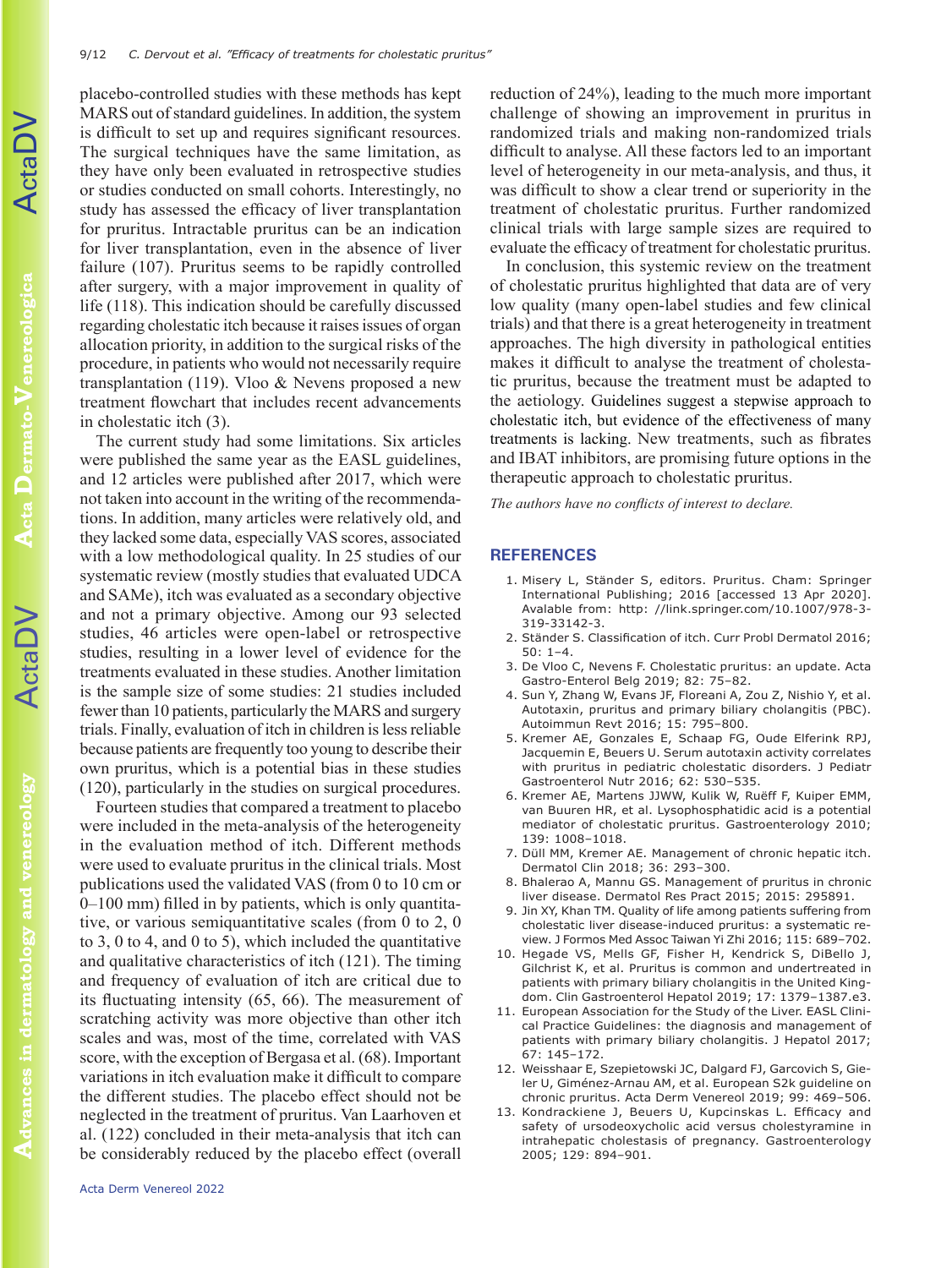- 14. Di Padova C, Tritapepe R, Rovagnati P, Rossetti S. Doubleblind placebo-controlled clinical trial of microporous cholestyramine in the treatment of intra- and extra-hepatic cholestasis: relationship between itching and serum bile acids. Methods Find Exp Clin Pharmacol 1984; 6: 773–776.
- 15. Yokomori H. Effects of ursodeoxycholic acid and colestilan versus ursodeoxycholic acid alone on serum bile acids and pruritus: a randomized, open-label study. 2001 [accessed Dec 15 2019]. Available from: https: //www.cochranelibrary. com/central/doi/10.1002/central/CN-00442075/full.
- 16. Kuiper EMM, van Erpecum KJ, Beuers U, Hansen BE, Thio HB, de Man RA, et al. The potent bile acid sequestrant colesevelam is not effective in cholestatic pruritus: results of a double-blind, randomized, placebo-controlled trial. Hepatol Baltim Md 2010; 52: 1334–1340.
- 17. Hegade VS, Kendrick SFW, Dobbins RL, Miller SR, Thompson D, Richards D, et al. Effect of ileal bile acid transporter inhibitor GSK2330672 on pruritus in primary biliary cholangitis: a double-blind, randomised, placebo-controlled, crossover, phase 2a study. Lancet Lond Engl 2017; 389: 1114–1123.
- 18. Mayo MJ, Pockros PJ, Jones D, Bowlus CL, Levy C, Patanwala I, et al. A randomized, controlled, phase 2 study of maralixibat in the treatment of itching associated with primary biliary cholangitis. Hepatol Commun 2019; 3: 365–381.
- 19. Shneider BL, Spino C, Kamath BM, Magee JC, Bass LM, Setchell KD, et al. Placebo-controlled randomized trial of an intestinal bile salt transport inhibitor for pruritus in alagille syndrome. Hepatol Commun 2018; 2: 1184–1198.
- 20. Al-Dury S, Wahlström A, Wahlin S, Langedijk J, Elferink RO, Ståhlman M, et al. Pilot study with IBAT inhibitor A4250 for the treatment of cholestatic pruritus in primary biliary cholangitis. Sci Rep 2018; 8: 6658.
- 21. Hollands CM, Rivera-Pedrogo FJ, Gonzalez-Vallina R, Loretde-Mola O, Nahmad M, Burnweit CA. Ileal exclusion for Byler's disease: an alternative surgical approach with promising early results for pruritus. J Pediatr Surg 1998; 33: 220–224.
- 22. Modi BP, Suh MY, Jonas MM, Lillehei C, Kim HB. Ileal exclusion for refractory symptomatic cholestasis in Alagille syndrome. J Pediatr Surg 2007; 42: 800–805.
- 23. Jankowska I, Czubkowski P, Kaliciński P, Ismail H, Kowalski A, Ryżko J, et al. Ileal exclusion in children with progressive familial intrahepatic cholestasis. J Pediatr Gastroenterol Nutr 2014; 58: 92–95.
- 24. Van Vaisberg V, Tannuri ACA, Lima FR, Tannuri U. Ileal exclusion for pruritus treatment in children with progressive familial intrahepatic cholestasis and other cholestatic diseases. J Pediatr Surg 2020; 55: 1385–1391.
- 25. Ramachandran P, Shanmugam NP, Sinani SA, Shanmugam V, Srinivas S, Sathiyasekaran M, et al. Outcome of partial internal biliary diversion for intractable pruritus in children with cholestatic liver disease. Pediatr Surg Int 2014; 30: 1045–1049.
- 26. Khan I, Qureshi MA, Karim F, Shaukat M. Surgical treatment for intractable pruritus in progressive familial intrahepatic cholestasis. JPMA J Pak Med Assoc 2018; 68: 953–955.
- 27. Whitington PF, Whitington GL. Partial external diversion of bile for the treatment of intractable pruritus associated with intrahepatic cholestasis. Gastroenterology 1988; 95: 130–136.
- 28. Ng VL, Ryckman FC, Porta G, Miura IK, de Carvalho E, Servidoni MF, et al. Long-term outcome after partial external biliary diversion for intractable pruritus in patients with intrahepatic cholestasis. J Pediatr Gastroenterol Nutr 2000; 30: 152–156.
- 29. Ponsioen CY, Lam K, van Milligen de Wit AW, Huibregtse K, Tytgat GN. Four years experience with short term stenting in primary sclerosing cholangitis. Am J Gastroenterol 1999; 94: 2403–2407.
- 30. Hegade VS, Krawczyk M, Kremer AE, Kuczka J, Gaouar F, Kuiper EMM, et al. The safety and efficacy of nasobiliary drainage in the treatment of refractory cholestatic pruritus: a multicentre European study. Aliment Pharmacol Ther 2016; 43: 294–302.
- 31. Battezzati PM, Podda M, Bianchi FB, Naccarato R, Orlandi F, Surrenti C, et al. Ursodeoxycholic acid for symptomatic primary biliary cirrhosis: preliminary analysis of a double-

blind multicenter trial. J Hepatol 1993; 17: 332–338.

- 32. Calmus Y, Poupon R. Ursodeoxycholic acid (UDCA) in the treatment of chronic cholestatic diseases. Biochimie 1991; 73: 1335–1338.
- 33. Pares A, Caballeria L, Rodes J, Bruguera M, Rodrigo L, Garcia-Plaza A et al . Long-term effects of ursodeoxycholic acid in primary biliary cirrhosis results of a double-blind controlled muticentric trial. J Hepatol 2000; 32: 561–566
- 34. Diaferia A, Nicastri PL, Tartagni M, Loizzi P, Iacovizzi C, Di Leo A. Ursodeoxycholic acid therapy in pregnant women with cholestasis. Int J Gynaecol Obstet Off Organ Int Fed Gynaecol Obstet 1996; 52: 133–140.
- 35. Floreani A, Paternoster D, Melis A, Grella PV. S-adenosylmethionine versus ursodeoxycholic acid in the treatment of intrahepatic cholestasis of pregnancy: preliminary results of a controlled trial. Eur J Obstet Gynecol Reprod Biol 1996; 67: 109–113.
- 36. Joutsiniemi T, Timonen S, Leino R, Palo P, Ekblad U. Ursodeoxycholic acid in the treatment of intrahepatic cholestasis of pregnancy: a randomized controlled trial. Arch Gynecol Obstet 2014; 289: 541–547.
- 37. Zhang L, Liu X-H, Qi H-B, Li Z, Fu X-D, Chen L, et al. Ursodeoxycholic acid and S-adenosylmethionine in the treatment of intrahepatic cholestasis of pregnancy: a multi-centered randomized controlled trial. Eur Rev Med Pharmacol Sci 2015; 19: 3770–3776.
- 38. Chappell LC, Gurung V, Seed P, Chambers J, Williamson C, Thornton J. Ursodeoxycholic acid versus placebo, and early term delivery versus expectant management, in women with intrahepatic cholestasis of pregnancy: semifactorial randomised clinical trial. BMJ 2012; 344: e3799
- 39. Roncaglia N, Locatelli A, Arreghini A, Assi F, Cameroni I, Pezzullo JC, et al. A randomised controlled trial of ursodeoxycholic acid and S-adenosyl-l-methionine in the treatment of gestational cholestasis. BJOG Int J Obstet Gynaecol 2004; 111: 17–21.
- 40. Jain AK, Waghmare C, Adkar S, Jain M, Sircar C, Chahwala F. The comparison of efficacy of ursodeoxycholic acid, ondandsetron and natrexone in the prupitus or acute cholestatic viral hepatitis. J Clin Exp Hepatol 2013; 3: S47.
- 41. Wunsch E, Trottier J, Milkiewicz M, Raszeja-Wyszomirska J, Hirschfield GM, Barbier O, et al. Prospective evaluation of ursodeoxycholic acid withdrawal in patients with primary sclerosing cholangitis. Hepatol Baltim Md 2014; 60: 931–940.
- 42. Matsuzaki Y, Tanaka N, Osuga T, Aikawa T, Shoda J, Doi M, et al. Improvement of biliary enzyme levels and itching as a result of long-term administration of ursodeoxycholic acid in primary biliary cirrhosis. Am J Gastroenterol 1990; 85: 15–23.
- 43. Floreani A, Mioni D, Chiaramonte M, Naccarato R. Doubleblind, controlled study of tauroursodeoxycholic acid in elderly patients with hepatitis C virus-related cirrhosis. Curr Ther Res 1999; 60: 550–557.
- 44. Ghent CN, Carruthers SG. Treatment of pruritus in primary biliary cirrhosis with rifampin. Results of a double-blind, crossover, randomized trial. Gastroenterology 1988; 94: 488–493.
- 45. Cynamon HA, Andres JM, Iafrate RP. Rifampin relieves pruritus in children with cholestatic liver disease. Gastroenterology 1990; 98: 1013–1016.
- 46. Podesta A, Lopez P, Terg R, Villamil F, Flores D, Mastai R, et al. Treatment of pruritus of primary biliary cirrhosis with rifampin. Dig Dis Sci 1991; 36: 216–220.
- 47. Ataei S, Kord L, Larki A, Yasrebifar F, Mehrpooya M, Seyedtabib M, et al. Comparison of sertraline with rifampin in the treatment of cholestatic pruritus: a randomized clinical trial. Rev Recent Clin Trials 2019; 14: 217–223.
- 48. Woolf GM, Reynolds TB. Failure of rifampin to relieve pruritus in chronic liver disease. J Clin Gastroenterol 1990; 12: 174–177.
- 49. Bachs L. Comparison of rifampicin with phenobarbitone for treatment of pruritus in biliary cirrhosis. 1989 [accessed 15 Dec 2019]. Available from: https: //www.cochranelibrary. com/central/doi/10.1002/central/CN-00058452/full.

**Advances in dermatology and venereology**

vances in

dermatology and venereology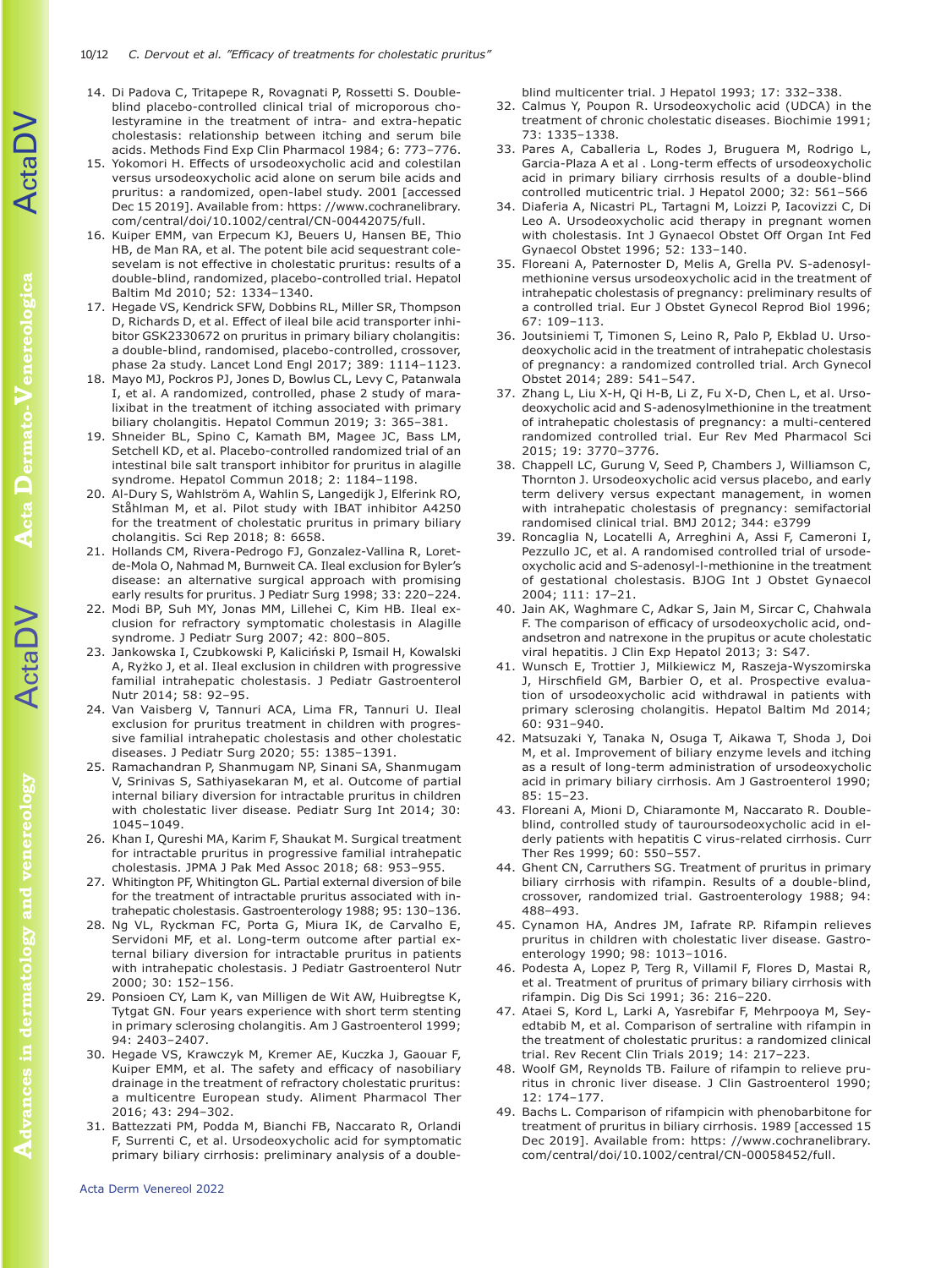**Advances in dermatology and venereology**

dermatology and

vances in

venereology

- 50. Bachs L, Parés A, Elena M, Piera C, Rodés J. Effects of longterm rifampicin administration in primary biliary cirrhosis. Gastroenterology 1992; 102: 2077–2080.
- 51. Gregorio GV, Ball CS, Mowat AP, Mieli-Vergani G. Effect of rifampicin in the treatment of pruritus in hepatic cholestasis. Arch Dis Child 1993; 69: 141–143.
- 52. Rahimpour S. Nasiri-Toosi M, Khalili H, Ebrahimi-Daryani N, Nouri-Taromlou MK, Azizi Z. A triple blinded, randomized, placebo-controlled clinical trial to evaluate the efficacy and safety of oral vancomycin in primary sclerosing cholangitis: a pilot study. J Gastrointestin Liver Dis 2016; 25: 457–464
- 53. Frezza M, Surrenti C, Manzillo G, Fiaccadori F, Bortolini M, Di Padova C. Oral S-adenosylmethionine in the symptomatic treatment of intrahepatic cholestasis. A double-blind, placebo-controlled study. Gastroenterology 1990; 99: 211–215.
- 54. Frezza M, Pozzato G, Chiesa L, Stramentinoli G, di Padova C. Reversal of intrahepatic cholestasis of pregnancy in women after high dose S-adenosyl-L-methionine administration. Hepatol Baltim Md 1984; 4: 274–278.
- 55. Wunsch E, Raszeja-Wyszomirska J, Barbier O, Milkiewicz M, Krawczyk M, Milkiewicz P. Effect of S-adenosyl-L-methionine on liver biochemistry and quality of life in patients with primary biliary cholangitis treated with ursodeoxycholic acid. A prospective, open label pilot study. J Gastrointest Liver Dis 2018; 27: 273–279.
- 56. Fiorelli G. S-Adenosylmethionine in the treatment of intrahepatic cholestasis of chronic liver disease: A field trial. Curr Ther Res 1999; 60: 335–348.
- 57. Corpechot C, Chazouillères O, Rousseau A, Le Gruyer A, Habersetzer F, Mathurin P, et al. A placebo-controlled trial of bezafibrate in primary biliary cholangitis. N Engl J Med 2018; 378: 2171–2181.
- 58. Reig A, Sesé P, Parés A. Effects of bezafibrate on outcome and pruritus in primary biliary cholangitis with suboptimal ursodeoxycholic acid response. Am J Gastroenterol 2018; 113: 49–55.
- 59. Lemoinne S, Pares A, Reig A, Ben Belkacem K, Kemgang Fankem AD, Gaouar F, et al. Primary sclerosing cholangitis response to the combination of fibrates with ursodeoxycholic acid: French-Spanish experience. Clin Res Hepatol Gastroenterol 2018; 42: 521–528.
- 60. Kumada H, Miyakawa H, Muramatsu T, Ando N, Oh T, Takamori K, et al. Efficacy of nalfurafine hydrochloride in patients with chronic liver disease with refractory pruritus: a randomized, double-blind trial. Hepatol Res Off J Jpn Soc Hepatol 2017; 47: 972–982.
- 61. Akuta N, Kumada H, Fujiyama S, Kawamura Y, Sezaki H, Hosaka T, et al. Recurrence rates of pruritus after the stop of nalfurafine hydrochloride in chronic liver disease: preliminary prospective confirmatory trial. Hepatol Res Off J Jpn Soc Hepatol 2018; 48: 810–813.
- 62. Kamimura K, Yokoo T, Kamimura H, Sakamaki A, Abe S, Tsuchiya A, et al. Long-term efficacy and safety of nalfurafine hydrochloride on pruritus in chronic liver disease patients: patient-reported outcome based analyses. PloS One 2017; 12: e0178991.
- 63. Yagi M, Tanaka A, Namisaki T, Takahashi A, Abe M, Honda A, et al. Is patient-reported outcome improved by nalfurafine hydrochloride in patients with primary biliary cholangitis and refractory pruritus? A post-marketing, single-arm, prospective study. J Gastroenterol 2018; 53: 1151–1158.
- 64. Akuta N, Kumada H, Fujiyama S, Kawamura Y, Sezaki H, Hosaka T, et al. Predictors of pruritus in patients with chronic liver disease and usefulness of nalfurafine hydrochloride. Hepatol Res Off J Jpn Soc Hepatol 2018; 48: 45–50.
- 65. Wolfhagen FH, Sternieri E, Hop WC, Vitale G, Bertolotti M, Van Buuren HR. Oral naltrexone treatment for cholestatic pruritus: a double-blind, placebo-controlled study. Gastroenterology 1997; 113: 1264–1269.
- 66. Mansour-Ghanaei F, Taheri A, Froutan H, Ghofrani H, Nasiri-Toosi M, Bagherzadeh A-H, et al. Effect of oral naltrexone on pruritus in cholestatic patients. World J Gastroenterol WJG 2006; 12: 1125–1128.
- 67. Terg R, Coronel E, Sordá J, Muñoz AE, Findor J. Efficacy and safety of oral naltrexone treatment for pruritus of cholesta-

sis, a crossover, double blind, placebo-controlled study. J Hepatol 2002; 37: 717–722.

- 68. Bergasa NV, Talbot TL, Alling DW, Schmitt JM, Walker EC, Baker BL, et al. A controlled trial of naloxone infusions for the pruritus of chronic cholestasis. Gastroenterology 1992; 102: 544–549.
- 69. Bergasa NV, Alling DW, Talbot TL, Swain MG, Yurdaydin C, Turner ML, et al. Effects of naloxone infusions in patients with the pruritus of cholestasis. A double-blind, randomized, controlled trial. Ann Intern Med 1995; 123: 161–167.
- 70. Joshi GG, Thakur BS, Sircar S, Namdeo A, Jain AK. Role of intravenous naloxone in severe pruritus of acute cholestasis. Indian J Gastroenterol Off J Indian Soc Gastroenterol 2009; 28: 180–182.
- 71. Bergasa NV, Alling DW, Talbot TL, Wells MC, Jones EA. Oral nalmefene therapy reduces scratching activity due to the pruritus of cholestasis: a controlled study. J Am Acad Dermatol 1999; 41: 431–434.
- 72. Bergasa NV, Schmitt JM, Talbot TL, Alling DW, Swain MG, Turner ML, et al. Open-label trial of oral nalmefene therapy for the pruritus of cholestasis. Hepatol Baltim Md 1998; 27: 679–684.
- 73. Bergasa NV, McGee M, Ginsburg IH, Engler D. Gabapentin in patients with the pruritus of cholestasis: a double-blind, randomized, placebo-controlled trial. Hepatol Baltim Md 2006; 44: 1317–1323.
- 74. Villamil AG, Bandi JC, Galdame OA, Gerona S, Gadano AC. Efficacy of lidocaine in the treatment of pruritus in patients with chronic cholestatic liver diseases. Am J Med 2005; 118: 1160–1163.
- 75. Borgeat A, Wilder-Smith OH, Mentha G. Subhypnotic doses of propofol relieve pruritus associated with liver disease. Gastroenterology 1993; 104: 244–247.
- 76. Jones EA, Molenaar HAJ, Oosting J. Ondansetron and pruritus in chronic liver disease: a controlled study. Hepatogastroenterology 2007; 54: 1196–1199.
- 77. O'Donohue JW, Pereira SP, Ashdown AC, Haigh CG; Wilkison JR, Williams R. A controlled trial of ondansetron in the pruritus of cholestasis. Aliment Pharmacol Ther 2005; 21: 1041–1045.
- 78. Schwörer H, Hartmann H, Ramadori G. Relief of cholestatic pruritus by a novel class of drugs: 5-hydroxytryptamine type 3 (5-HT3) receptor antagonists: effectiveness of ondansetron. Pain 1995; 61: 33–37.
- 79. Müller C, Pongratz S, Pidlich J, Penner E, Kaider A, Schemper M, et al. Treatment of pruritus in chronic liver disease with the 5-hydroxytryptamine receptor type 3 antagonist ondansetron: a randomized, placebo-controlled, double-blind crossover trial. Eur J Gastroenterol Hepatol 1998; 10: 865–870.
- 80. Mayo MJ, Handem I, Saldana S, Jacobe H, Getachew Y, Rush AJ. Sertraline as a first-line treatment for cholestatic pruritus. Hepatol Baltim Md 2007; 45: 666–674.
- 81. Thébaut A, Habes D, Gottrand F, Rivet C, Cohen J, Debray D, et al. Sertraline as an additional treatment for cholestatic pruritus in children. J Pediatr Gastroenterol Nutr 2017; 64: 431–435.
- 82. Browning J, Combes B, Mayo MJ. Long-term efficacy of sertraline as a treatment for cholestatic pruritus in patients with primary biliary cirrhosis. Am J Gastroenterol 2003; 98: 2736–2741.
- 83. Doria C, Mandalá L, Smith J, Vitale CH, Lauro A, Gruttadauria S, et al. Effect of molecular adsorbent recirculating system in hepatitis C virus-related intractable pruritus. Liver Transplant Off Publ Am Assoc Study Liver Dis Int Liver Transplant Soc 2003; 9: 437–443.
- 84. Bellmann R, Graziadei IW, Feistritzer C, Schwaighofer H, Stellaard F, Sturm E, et al. Treatment of refractory cholestatic pruritus after liver transplantation with albumin dialysis. Liver Transplant Off Publ Am Assoc Study Liver Dis Int Liver Transplant Soc 2004; 10: 107–114.
- 85. Montero JL, Pozo JC, Barrera P, Fraga E, Costán G, Domínguez JL, et al. Treatment of refractory cholestatic pruritus with molecular adsorbent recirculating system (MARS). Transplant Proc 2006; 38: 2511–2513.
- 86. Novelli G, Rossi M, Poli L, Predagostini R, Iappelli M, Mora-